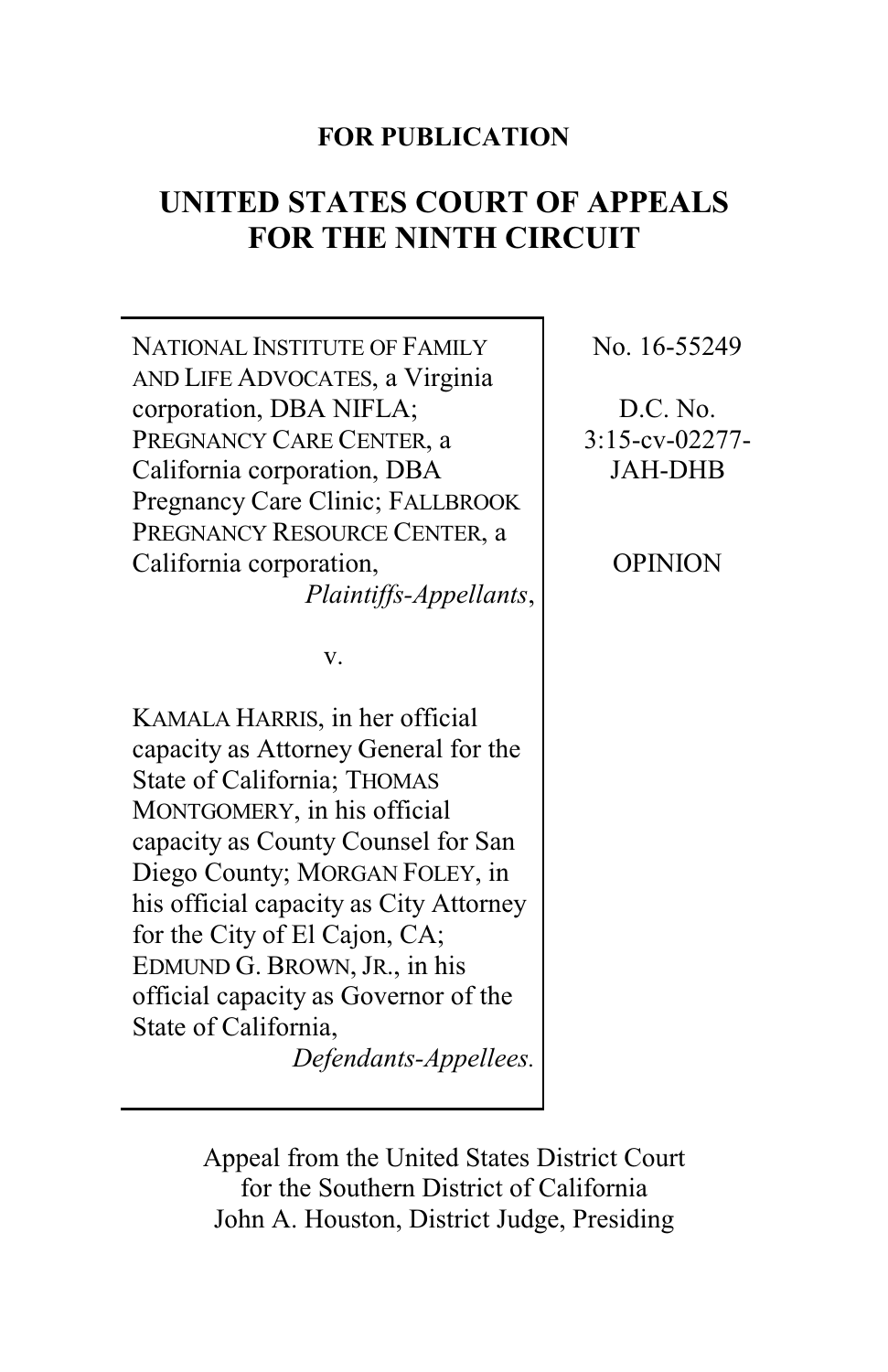Argued and Submitted June 14, 2016 San Francisco, California

Filed October 14, 2016

Before: Dorothy W. Nelson, A. Wallace Tashima, and John B. Owens, Circuit Judges.

Opinion by Judge D.W. Nelson

## **SUMMARY\***

### **Civil Rights**

The panel affirmed the district court's denial of a motion for a preliminary injunction sought by three religiouslyaffiliated non-profit corporations to prevent the enforcement of the California Reproductive Freedom, Accountability, Comprehensive Care, and Transparency Act.

The Act requires that licensed pregnancy-related clinics disseminate a notice stating the existence of publicly-funded family-planning services, including contraception and abortion. The Act also requires that unlicensed clinics disseminate a notice stating that they are not licensed by the State of California. Appellants alleged that the Act violates their fundamental rights, including their First Amendment guarantees to free speech and the free exercise of religion.

**<sup>\*</sup>** This summary constitutes no part of the opinion of the court. It has been prepared by court staff for the convenience of the reader.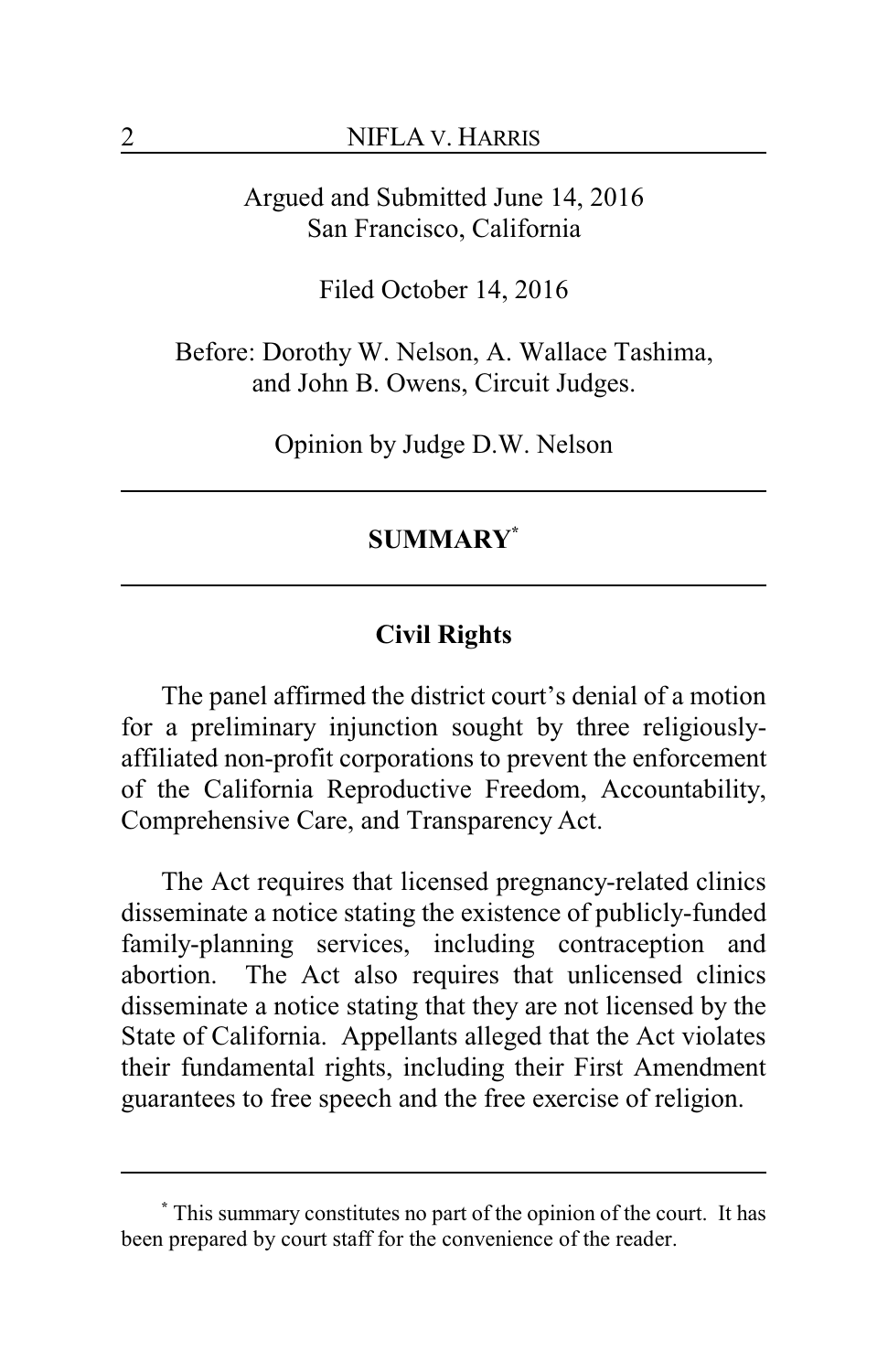As a threshold matter, the panel held that appellants' claims were constitutionally and prudentially ripe. Addressing the free speech claim, the panel concluded that the proper level of scrutiny to apply to the Act's regulation of licensed clinics was intermediate scrutiny, which the Act survived. With respect to unlicensed clinics, the panel concluded that the Act survived any level of scrutiny.

The panel also rejected appellants' arguments that they were entitled to a preliminary injunction based on their free exercise claims. The panel held that the Act is a neutral law of general applicability, which survived rational basis review. The panel concluded that appellants were unable to demonstrate a likelihood of success on the merits of their First Amendment claims.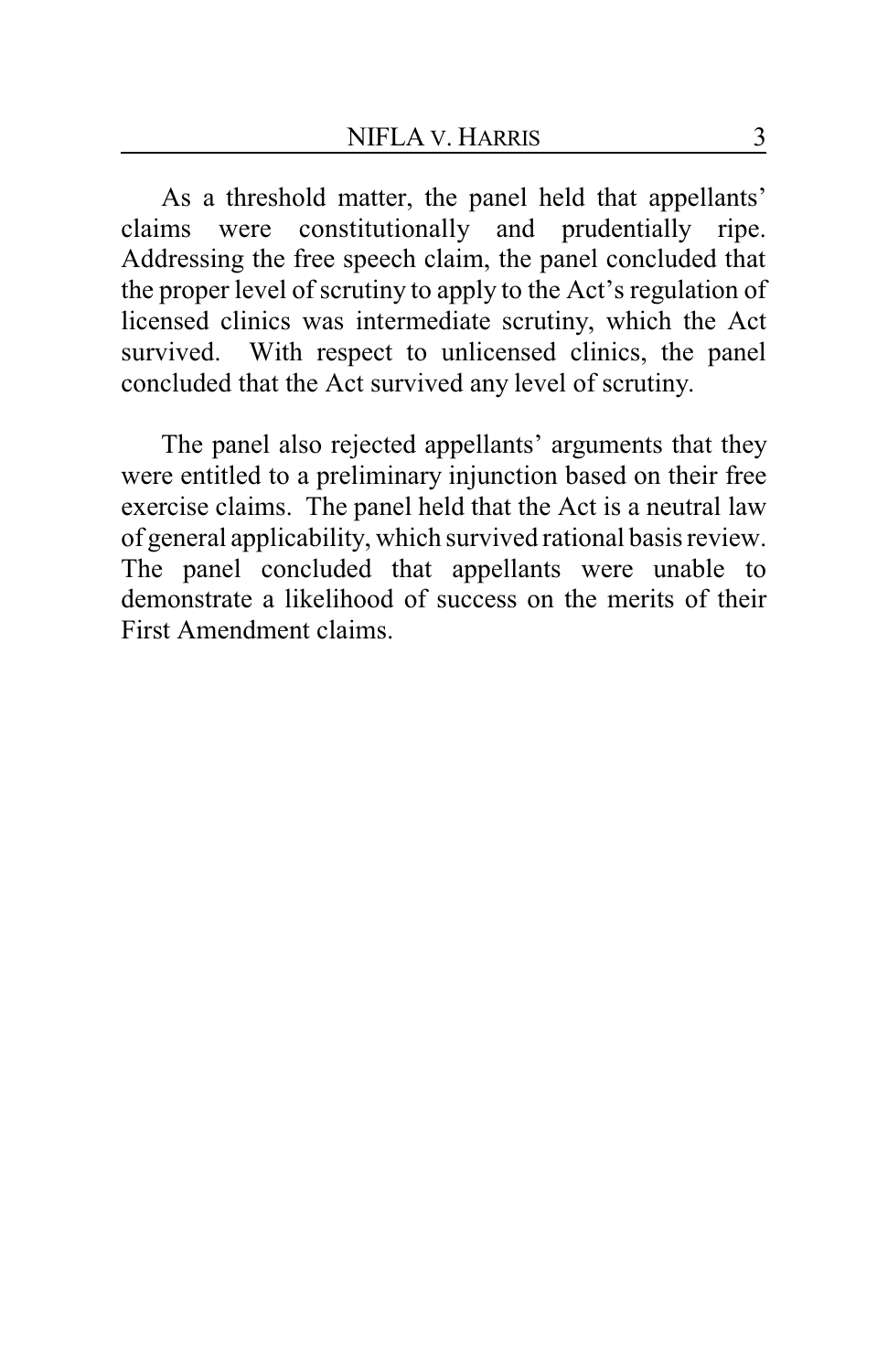# **COUNSEL**

Matthew Bowman (argued) and David A. Cortman, Alliance Defending Freedom, Washington, D.C.; Dean R. Broyles, National Center for Law and Policy, Escondido, California; Kristen K. Waggoner, Kevin H. Theriot, and Elissa M. Graves, Alliance Defending Freedom, Scottsdale, Arizona; Anne O'Connor, National Institute of Family and Life Advocates, Fredericksburg, Virginia; for Plaintiffs-Appellants.

Jonathan M. Eisenberg (argued), Office of the Attorney General, Los Angeles, California, for Defendants-Appellees Kamala Harris and Edmund G. Brown, Jr.

Thomas D. Bunton (argued), Senior Deputy; Thomas E. Montgomery, County Counsel; Office of County Counsel, San Diego, California; for Defendant-Appellee Thomas Montgomery.

Carrie L. Mitchell, McDougal Love Eckis Boehmer & Foley, La Mesa, California, for Defendant-Appellee Morgan Foley.

Deborah J. Dewart, Swansboro, North Carolina; James L. Hirsen, Anaheim Hills, California; for Amicus Curiae Justice and Freedom Fund.

Kristen Law Sagafi and Martin D. Quiñones, Tycko & Zavareei LLP, Oakland, California, for Amicus Curiae Physicians for Reproductive Health.

Priscilla Joyce Smith, Brooklyn, New York, for Amicus Curiae Information Society Project at Yale Law School.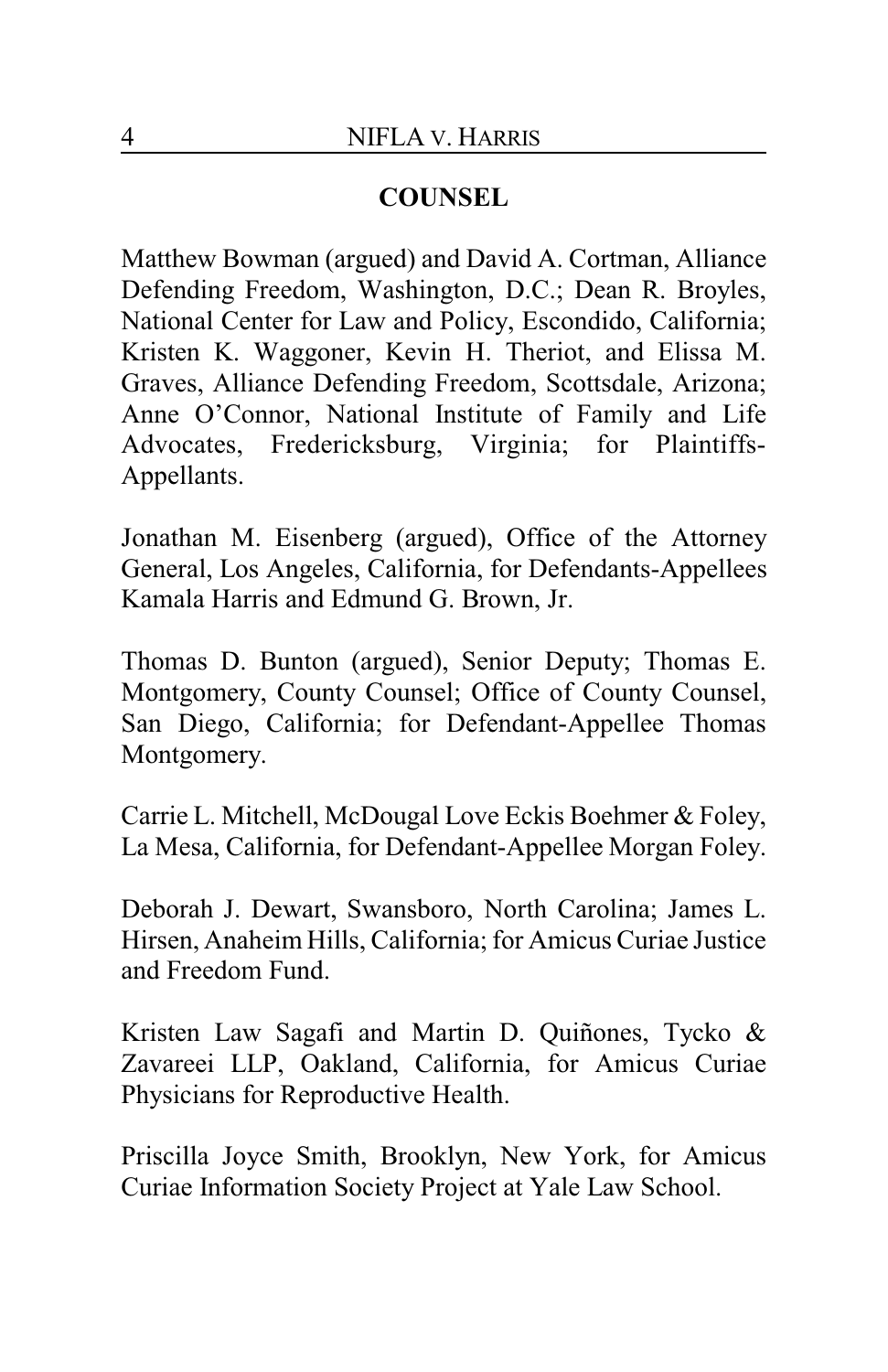#### **OPINION**

## D.W. NELSON, Senior Circuit Judge:

The National Institute of Family and Life Advocates, et al. appeal from the district court's denial of their motion for a preliminary injunction to prevent the enforcement of the California Reproductive Freedom, Accountability, Comprehensive Care, and Transparency Act (the FACT Act or the Act). The Act requires that licensed pregnancy-related clinics disseminate a notice stating the existence of publiclyfunded family-planning services, including contraception and abortion. The Act also requires that unlicensed clinics disseminate a notice stating that they are not licensed by the State of California. Appellants allege that the Act violates their fundamental rights, including their First Amendment guarantees to free speech and the free exercise of religion.

We affirm the district court's denial of Appellants' motion for a preliminary injunction. For the free speech claim, we conclude that the proper level of scrutiny to apply to the Act's regulation of licensed clinics is intermediate scrutiny, which it survives. With respect to unlicensed clinics, we conclude that the Act survives any level of scrutiny. For the free exercise claim, we conclude that the Act is a neutral law of general applicability, and that it survives rational basis review. Appellants, therefore, are unable to show the "most important" factor under *Winter v. Natural Resources Defense Council, Inc.*, 555 U.S. 7, 20 (2008): likelihood of success on the merits. *Garcia v. Google, Inc.*, 786 F.3d 733, 740 (9th Cir. 2015) (en banc).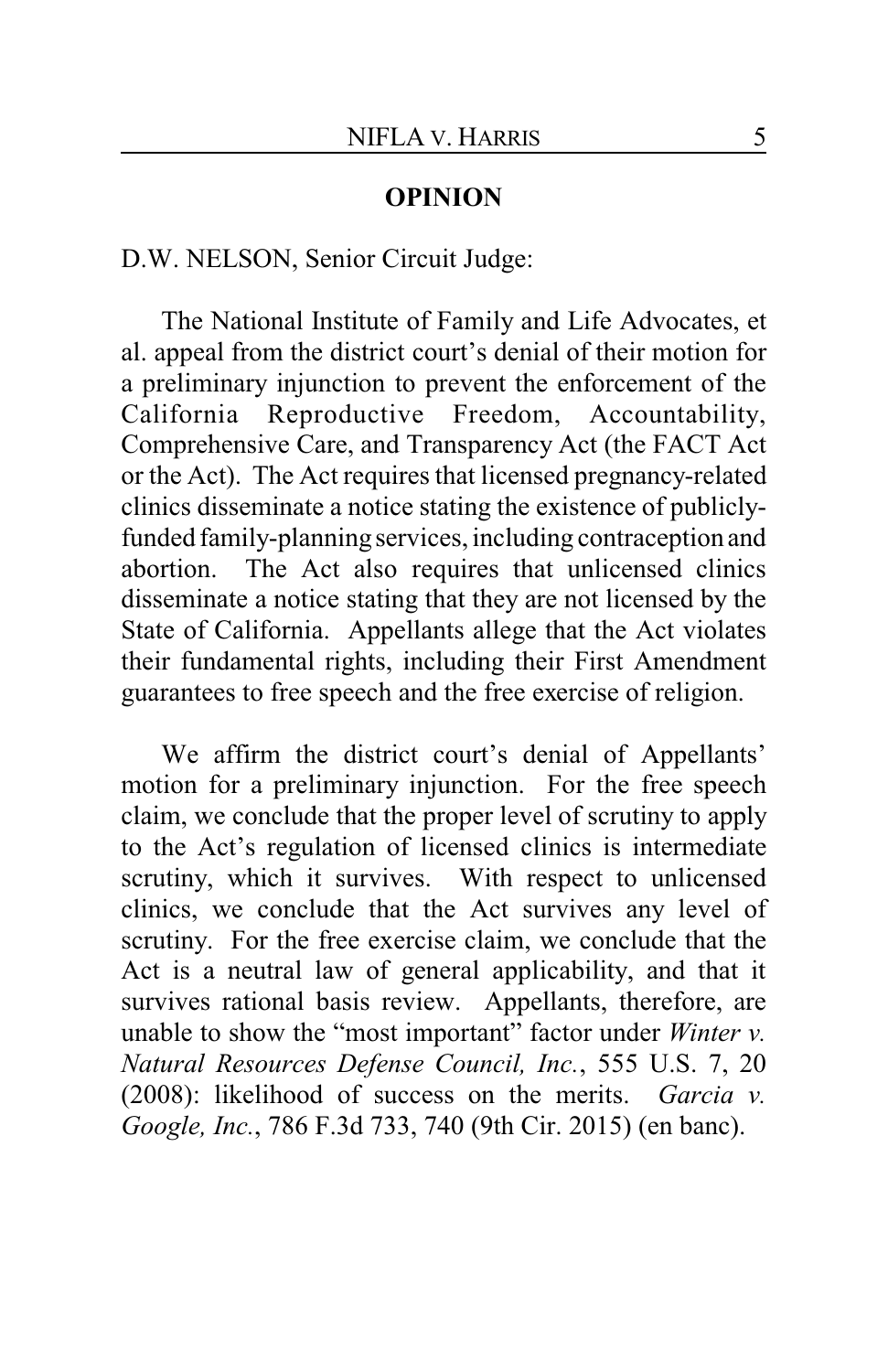#### **BACKGROUND**

## **I. The FACT Act**

The FACT Act was created for the stated purpose of ensuring that "[a]ll California women, regardless of income, . . . have access to reproductive health services." Assem. Bill No. 775 § 1(a). It was enacted after the California Legislature found that a great number of California women were unaware of the existence of state-sponsored healthcare programs. *See id.* at § 1(a)–(c). These programs, which expanded under the Patient Protection and Affordable Care Act to include millions of California women, provide "lowincome women . . . immediate access to free or low-cost comprehensive family planning services and pregnancyrelated care." *Id.* at § 1(c); *see also* Assem. Comm. on Health, Analysis of Assembly Bill No. 775. Specifically, the Legislature found that:

> Millions of California women are in need of publicly funded family planning services, contraception services and education, abortion services, and prenatal care and delivery. In 2012, more than 2.6 millionCalifornia women were in need of publicly funded family planning services. More than 700,000 California women become pregnant every year and one-half of these pregnancies are unintended. In 2010, 64.3 percent of unplanned births in California were publicly funded. Yet, at the moment they learn that they are pregnant, thousands of women remain unaware of the public programs available to provide them with contraception,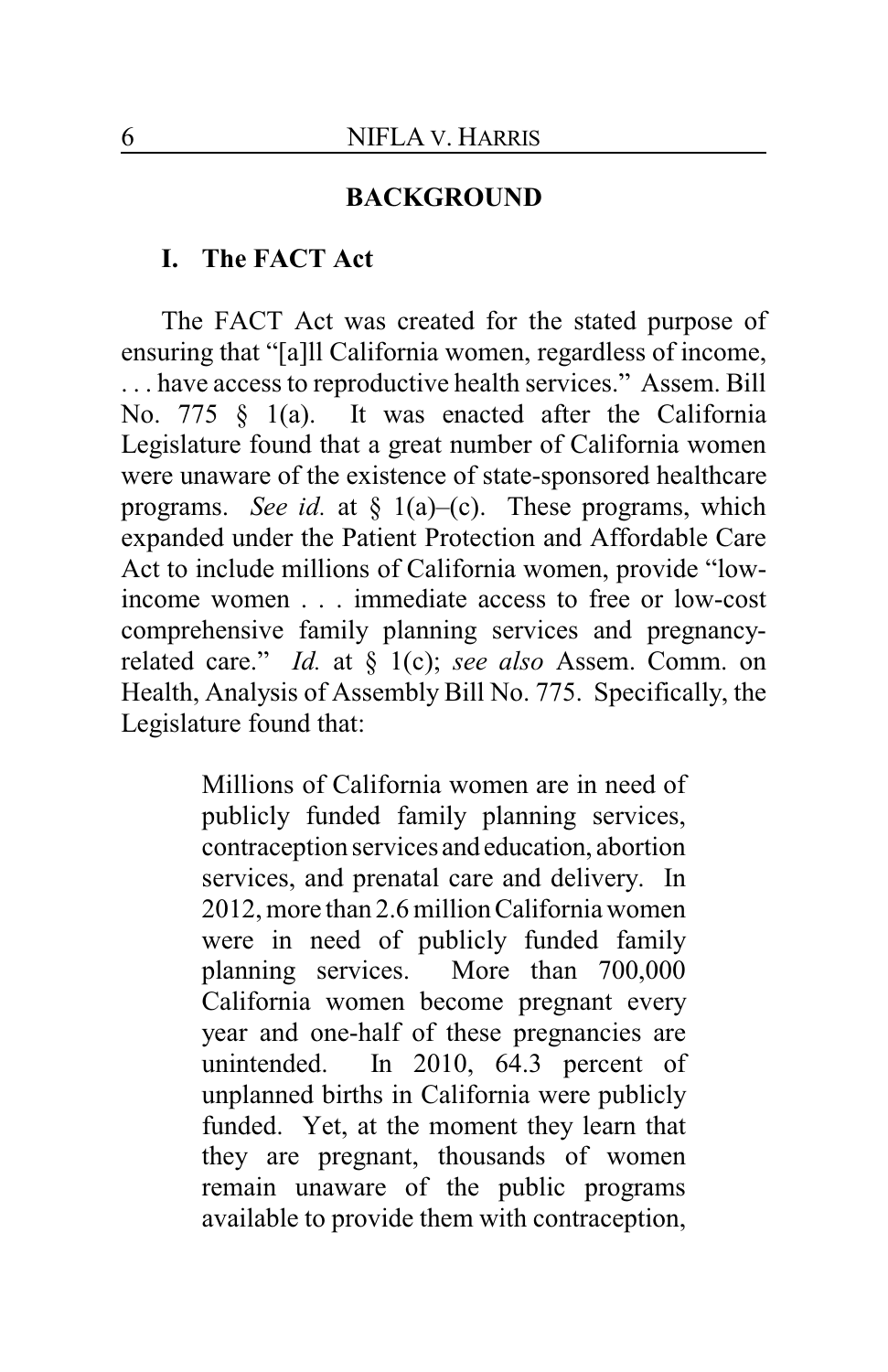health education and counseling, family planning, prenatal care, abortion, or delivery.

*Id.* at § 1(b).

The Legislature also found that the ability of California women to receive accurate information about their reproductive rights, and to exercise those rights, is hindered by the existence of crisis pregnancy centers (CPCs). CPCs "pose as full-service women's health clinics, but aim to discourage and prevent women from seeking abortions" in order to fulfill their goal of "interfer[ing] with women's ability to be fully informed and exercise their reproductive rights." Assem. Comm. on Health, Analysis of Assembly Bill No. 775 at 3. The Legislature found that CPCs, which include unlicensed and licensed clinics, employ"intentionally deceptive advertising and counseling practices [that] often confuse, misinform, and even intimidatewomen from making fully-informed, time-sensitive decisions about critical health care." *Id.* There are approximately 200 CPCs in California. *Id.*

Because "pregnancydecisions are time sensitive, and care early in pregnancy is important," the Legislature found that the most effective way to ensure that women are able to receive access to family planning services, and accurate information about such services, was to require licensed pregnancy-related clinics unable to enroll patients in statesponsored programs to state the existence of these services. Assem. Bill No. 775 § 1(c)–(d).

Thus, as required under the Act, all licensed covered facilities must disseminate a notice (the Licensed Notice) stating, "California has public programs that provide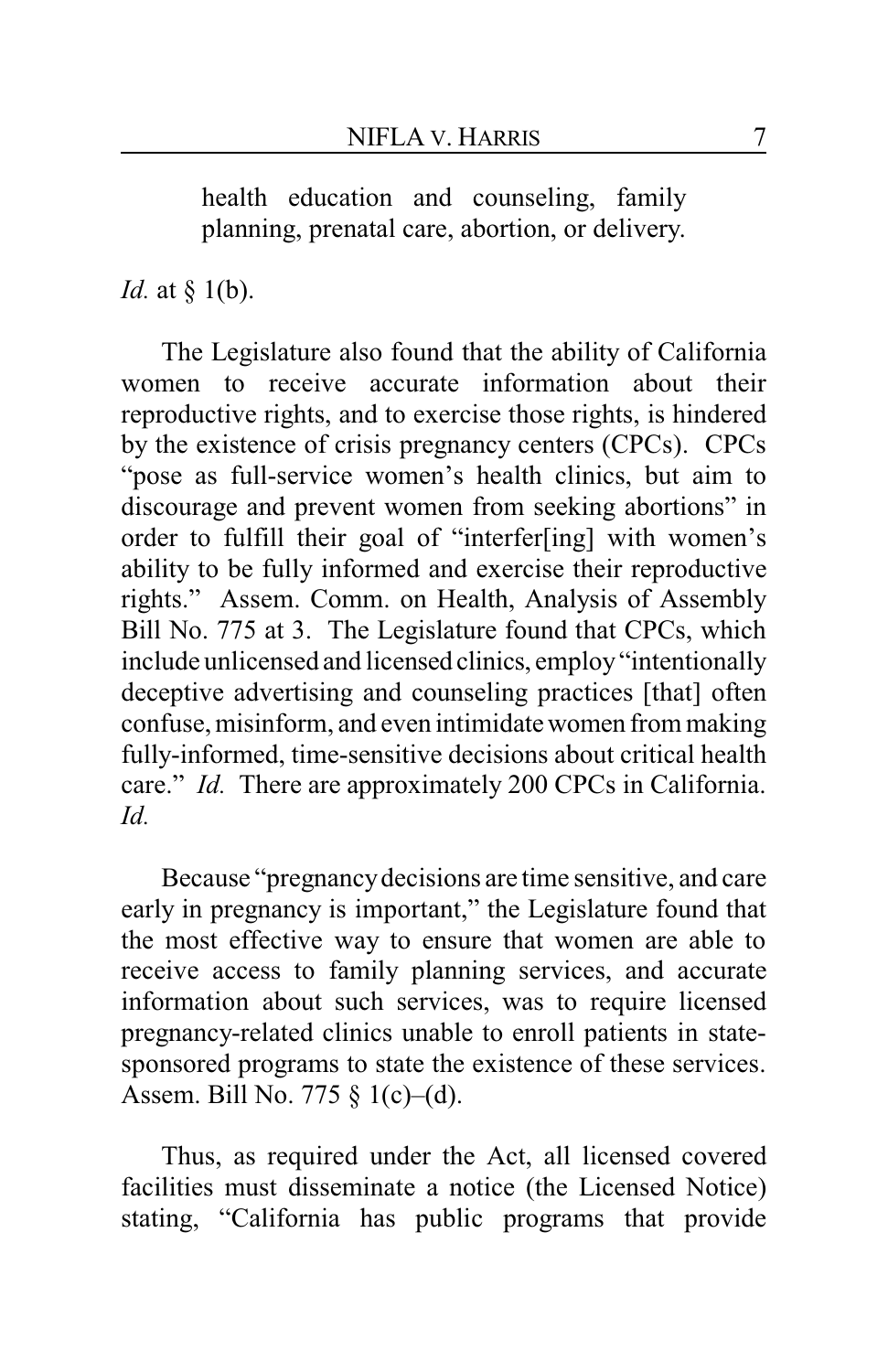immediate free or low-cost access to comprehensive family planning services (including all FDA-approved methods of contraception), prenatal care, and abortion for eligible women. To determine whether you qualify, contact the county social services office at [insert the telephone number]." Cal. Health & Safety Code § 123472(a)(1). The Act defines a licensed covered facility as "a facility licensed under Section 1204 or an intermittent clinic operating under a primary care clinic pursuant to subdivision (h) of Section 1206, whose primary purpose is providing family planning or pregnancy-related services," and that also satisfies two or more of the following criteria:

> (1) The facility offers obstetric ultrasounds, obstetric sonograms, or prenatal care to pregnant women. (2) The facility provides, or offers counseling about, contraception or contraceptive methods. (3) The facility offers pregnancy testing or pregnancy diagnosis. (4) The facility advertises or solicits patrons with offers to provide prenatal sonography, pregnancy tests, or pregnancy options counseling. (5) The facility offers abortion services. (6) The facility has staff or volunteers who collect health information from clients.

*Id.* § 123471. The Act requires that the Licensed Notice be disclosed by licensed facilities in one of three possible manners:

> (A) A public notice posted in a conspicuous place where individuals wait that may be easily read by those seeking services from the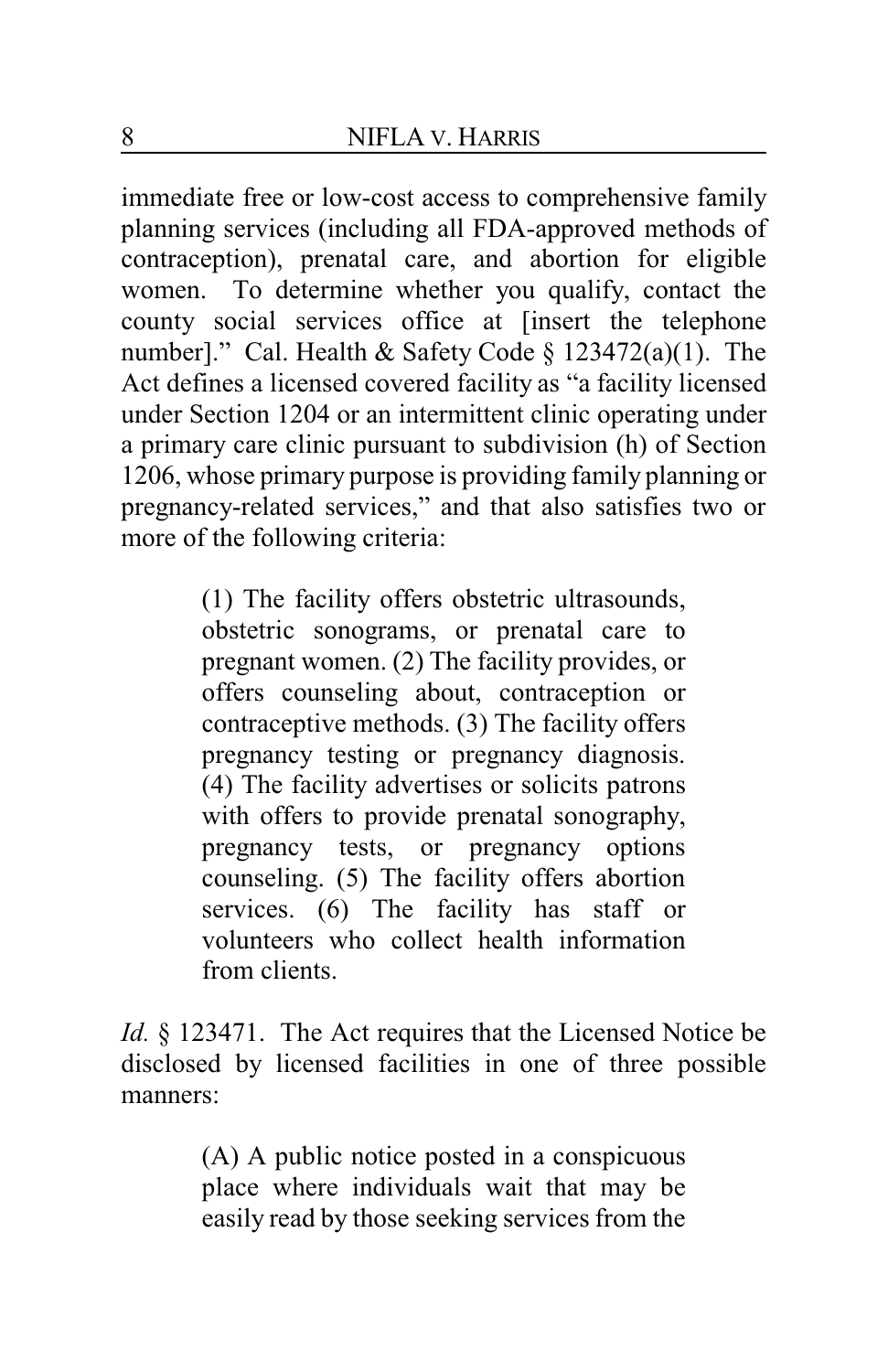facility. The notice shall be at least 8.5 inches by 11 inches and written in no less than 22 point type. (B) A printed notice distributed to all clients in no less than 14-point type. (C) A digital notice distributed to all clients that can be read at the time of check-in or arrival, in the same point type as other digital disclosures.

## *Id.* § 123472(a)(2).

The Act also covers unlicensed facilities. An unlicensed clinic is "a facility that is not licensed by the State of California and does not have a licensed medical provider on staff or under contract who provides or directly supervises the provision of all of the services, whose primary purpose is providing pregnancy-related services" and that also satisfies two of the following criteria:

> (1) The facility offers obstetric ultrasounds, obstetric sonograms, or prenatal care to pregnant women. (2) The facility offers pregnancy testing or pregnancy diagnosis. (3) The facility advertises or solicits patrons with offers to provide prenatal sonography, pregnancy tests, or pregnancy options counseling. (4) The facility has staff or volunteers who collect health information from clients.

*Id.* § 123471(b). Unlicensed clinics must disseminate a notice (the Unlicensed Notice) stating, "[t]his facility is not licensed as a medical facility by the State of California and has no licensed medical provider who provides or directly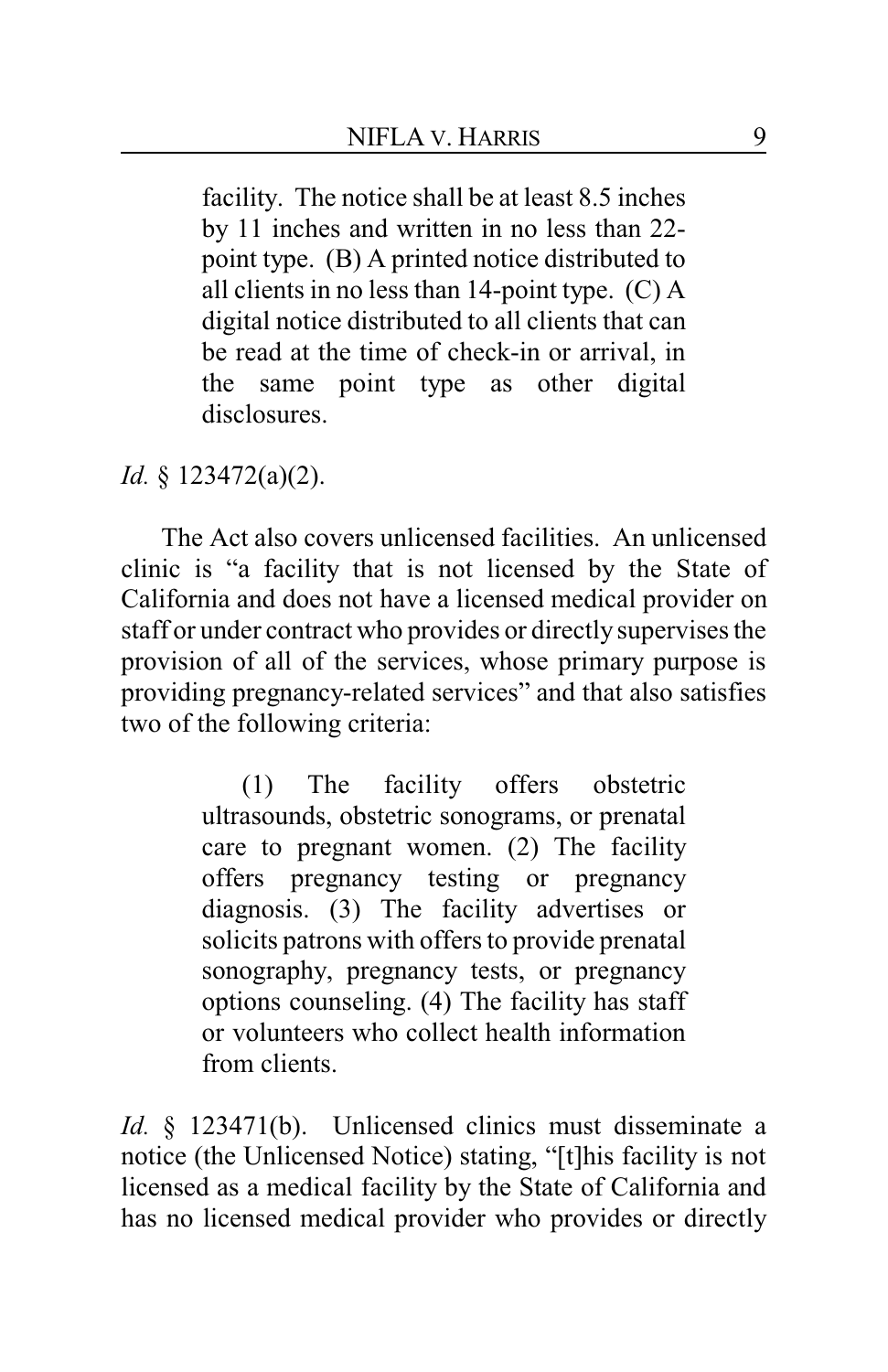supervises the provision of services." *Id.* § 123472(b)(1). The Unlicensed Notice must be "disseminate[d] to clients on site and in any print and digital advertising materials including Internet Web sites." *Id.* § 123472(b). Information in advertising material must be "clear and conspicuous," and the onsite notice must be "at least 8.5 inches by 11 inches and written in no less than 48-point type, and . . . posted conspicuously in the entrance of the facility and at least one additional area where clients wait to receive services." *Id.*  $§$  123472(b)(2)–(3).

All violators of the Act "are liable for a civil penalty of five hundred dollars . . . for a first offense and one thousand dollars . . . for each subsequent offense." *Id.* § 123473(a).

## **II. Procedural History**

Appellants are three religiously-affiliated non-profit corporations.**<sup>1</sup>** The National Institute of Family and Life Advocates (NIFLA) is a national organization composed of numerous pregnancy centers, 111 of which are located in California. Seventy-three of the centers are licensed by the State of California, and thirty-eight provide non-medical services. Pregnancy Care Clinic is a licensed clinic that provides medical services such as ultrasounds, medical referrals, and education on family planning. Its staff includes two doctors of obstetrics and gynecology, one radiologist, one anesthesiologist, one certified midwife, one nurse practitioner, ten nurses, and two registered diagnostic medical

<sup>&</sup>lt;sup>1</sup> In addition to this appeal, this panel also heard argument in related cases *A Woman's Friend Pregnancy Resource Clinic v. Harris*, No. 15- 17517, \_\_ Fed. Appx. \_\_ (9th Cir. 2016), and *Livingwell Medical Clinic, Inc. v. Harris*, No. 15-17497, Fed. Appx. (9th Cir. 2016).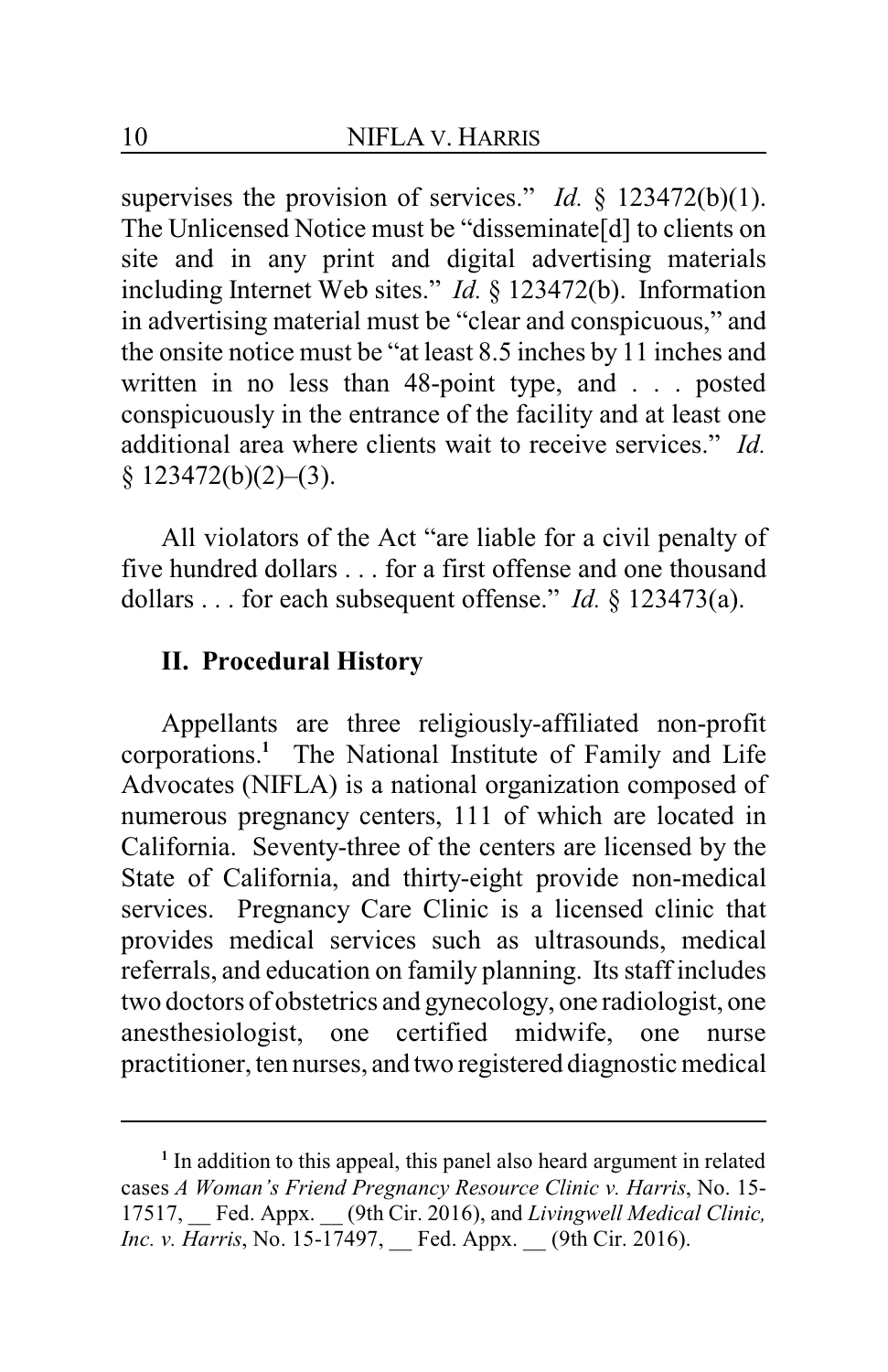sonographers. Fallbrook Pregnancy Center is an unlicensed clinic. It offers services such as free pregnancy tests that patients can take themselves, educational programs, and medical referrals. Fallbrook employs several nurses at its facility, and also contracts with a licensed medical provider for referrals for ultrasounds, which are provided in a separate mobile facility nearby. Prenatal sonographs are also offered by a contractor in a separate facility nearby.

Appellants are strongly opposed to abortion. None provide abortions or referrals for abortions. NIFLA's mission is to "empower the choice for life," and Pregnancy Care Clinic "provides its services to women in unplanned pregnancies pursuant to its pro-life viewpoint, desiring to empower the women it serves to choose life for their child, rather than abortion." Fallbrook believes "that human life is a gift of God that should not be destroyed by abortion."

On October 13, 2015, Appellants brought suit against California Attorney General Kamala Harris (the AG), California Governor Edmund G. Brown, Jr., County Counsel for San Diego County Thomas Montgomery, and City Attorney of El Cajon Morgan Foley**<sup>2</sup>** in the Southern District of California. Appellants alleged that the FACT Act violates their First Amendment free speech and free exercise rights.**<sup>3</sup>**

**<sup>2</sup>** The district court's finding that the City Attorney of El Cajon is not a proper defendant was harmless error. The Act grants the City Attorney the power to enforce the Act. *See* Cal. Health & Safety Code § 123473. The City Attorney, therefore, is a proper defendant.

**<sup>3</sup>** Appellants' claims for relief are (1) Violation of the free speech clause of the First Amendment of the United States Constitution; (2) Violation of the due process clause of the Fourteenth Amendment of the United States Constitution (alleged by unlicensed clinics);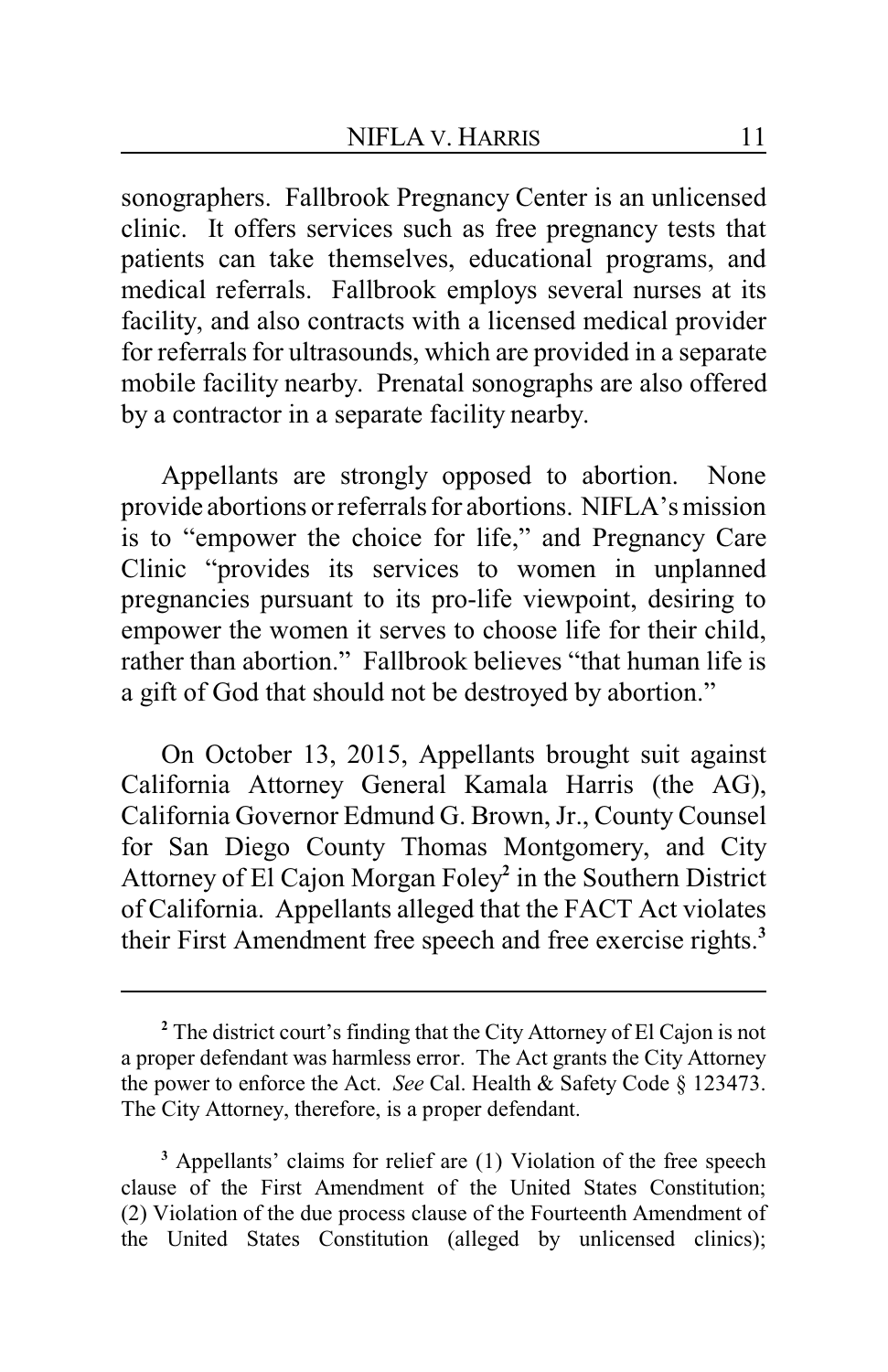Appellants brought a motion for a preliminary injunction to enjoin enforcement of the Act prior to the full litigation of the action.

The district court denied Appellants' motion for a preliminary injunction. The court found that Appellants were unable to show a likelihood of success on their free speech claim. With respect to the Licensed Notice, the court held that the Act either regulated professional conduct subject to rational basis review, or professional speech subject to intermediate scrutiny, and the Act survived both levels of review. The court also held that the Act did not constitute viewpoint discrimination. With respect to the Unlicensed Notice, the court held that it withstood any level of scrutiny. In addition, Appellants could not show a likelihood of success on the merits of their free exercise claim because, the court held, the Act is a neutral law of general applicability which survived rational basis review. The court then explained that even though Appellants raised "serious questions going to the merits," *All. for the Wild Rockies v. Cottrell*, 632 F.3d 1127, 1134–35 (9th Cir. 2011), they could not demonstrate that the other *Winter* factors weighed in favor of granting a preliminary injunction.

<sup>(3)</sup> Violation of the free exercise clause of the First Amendment of the United States Constitution; (4) Violation ofthe Coats-Snowe Amendment, 42 U.S.C. § 238N (alleged by licensed clinics); and (5) Violation of the free speech clause of the California Constitution. Because Appellants brought their motion for preliminary injunction only under their federal First Amendment claims, we address only those issues in this opinion.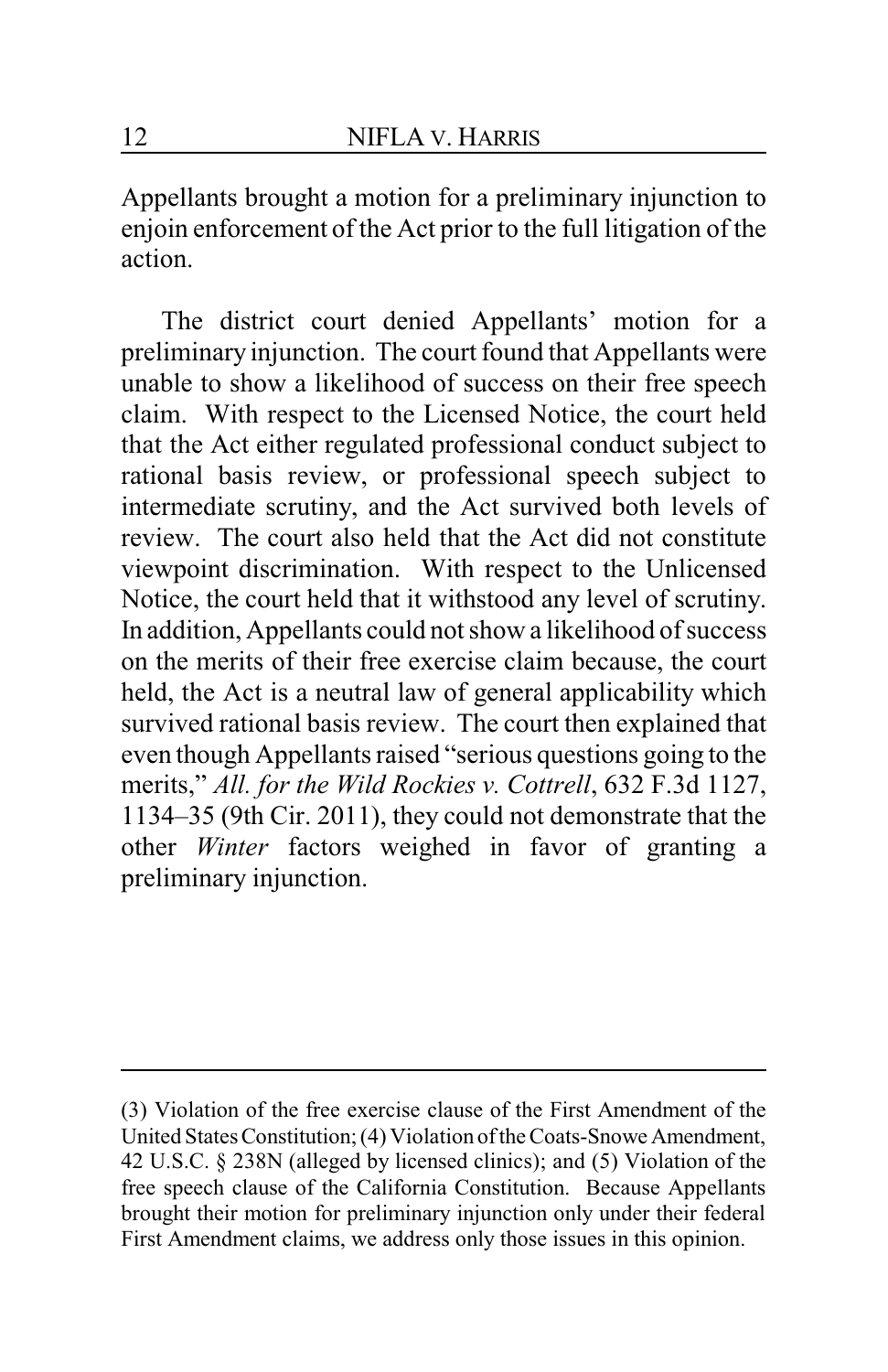#### **STANDARD OF REVIEW**

We review the grant or denial of a preliminary injunction for an abuse of discretion. *Sw. Voter Registration Educ. Project v. Shelley*, 344 F.3d 914, 918 (9th Cir. 2003) (en banc) (per curiam). We review the district court's interpretation of underlying law *de novo*. *Id.*

#### **ANALYSIS**

#### **I. Appellants' Claims Are Justiciable.**

As a threshold matter, we must first decide whether Appellants' claims are justiciable. The County Counsel of San Diego argues that this action is not constitutionally ripe, and even if it were ripe, that we should decline to find jurisdiction for prudential reasons.

We reject these arguments.

A. Appellants' Claims Are Constitutionally Ripe.

"[T]he Constitution mandates that prior to our exercise of jurisdiction there exist a constitutional 'case or controversy,' that the issues presented are 'definite and concrete, not hypothetical or abstract.'" *Thomas v. Anchorage Equal Rights Comm'n*, 220 F.3d 1134, 1139 (9th Cir. 1999) (en banc) (quoting *Ry. Mail Ass'n v. Corsi*, 326 U.S. 88, 93 (1945)). A plaintiff must face "a realistic danger of sustaining a direct injury as a result of the statute's operation or enforcement," not an "alleged injury [that] is too imaginary or speculative to support jurisdiction." *Id.* (internal quotation marks and citation omitted). This Court has identified three factors to assess in deciding whether a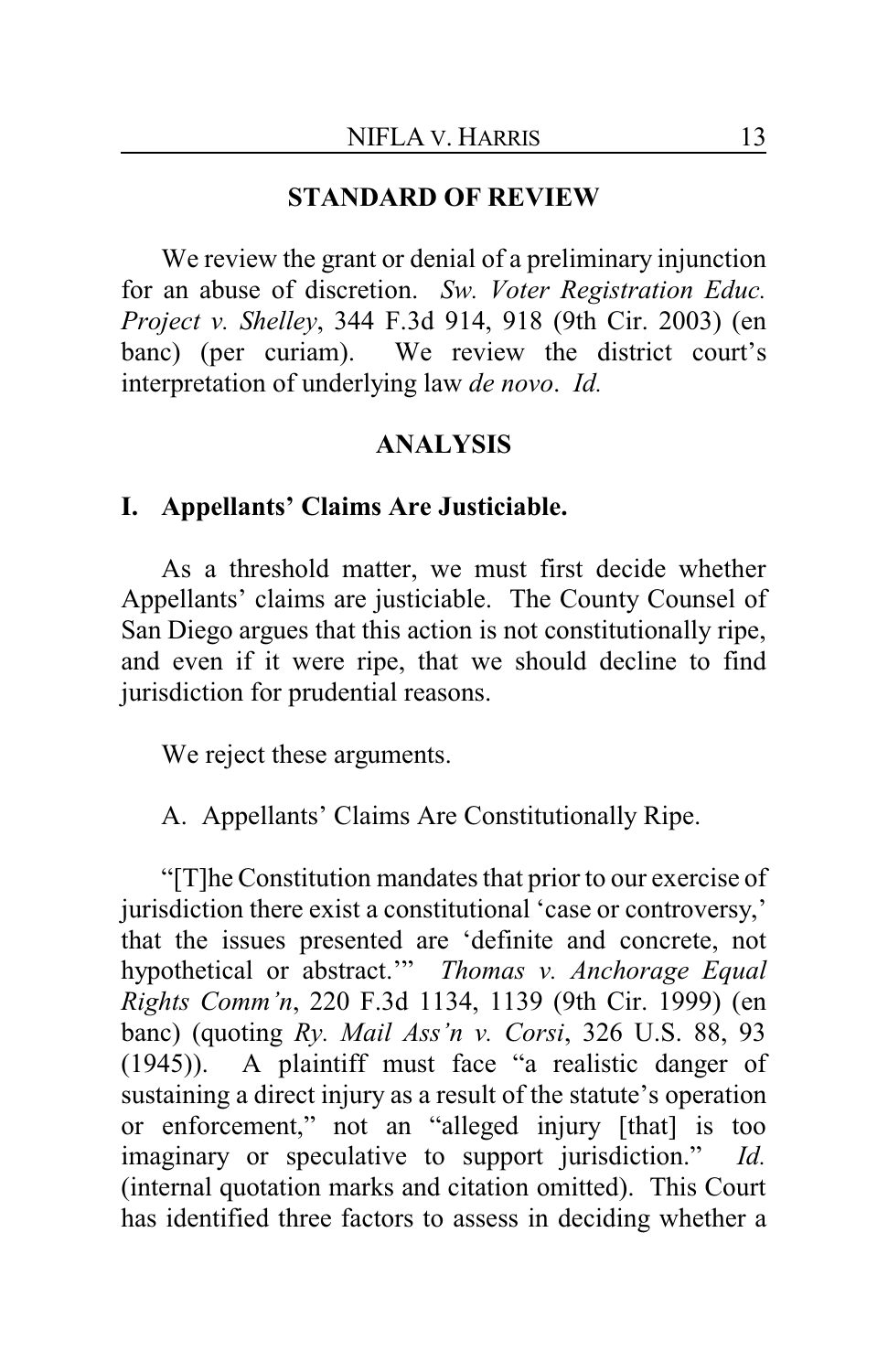case is constitutionally ripe: (1) whether plaintiffs have articulated a concrete plan to violate the statute in question; (2) whether the prosecuting authorities have communicated a specific warning or threat to initiate proceedings; and (3) the history of past prosecution or enforcement of the challenged statute. *Id.*

These factors allow for plaintiffs to bring pre-enforcement challenges to laws that they claim infringe their fundamental rights. *See id.* at 1137 n.1. Indeed, we have long recognized that "[o]ne does not have to await the consummation of threatened injury to obtain preventive relief . . . . [p]articularly in the First Amendment-protected speech context[.]" *Cal. Pro-Life Council, Inc. v. Getman*, 328 F.3d 1088, 1094 (9th Cir. 2003) (citation omitted); *see also Virginia v. Am. Booksellers Ass'n, Inc.*, 484 U.S. 383, 393 (1988).

Appellants' claims are constitutionally ripe. Before the district court and this Court, Appellants have explicitly stated that they will not comply with the Act, even if enforced. Appellants have made this pledge of disobedience although they are aware that violators of the Act are subject to civil penalties. Cal. Health & Safety Code § 123473(a). The AG, moreover, has not stated that she will not enforce the Act. *See Am. Booksellers Ass'n*, 484 U.S. at 393 ("The State has not suggested that the newly enacted law will not be enforced, and we see no reason to assume otherwise. We conclude that plaintiffs have alleged an actual and wellfounded fear that the law will be enforced against them."). A lack of enforcement history is not a compelling reason to find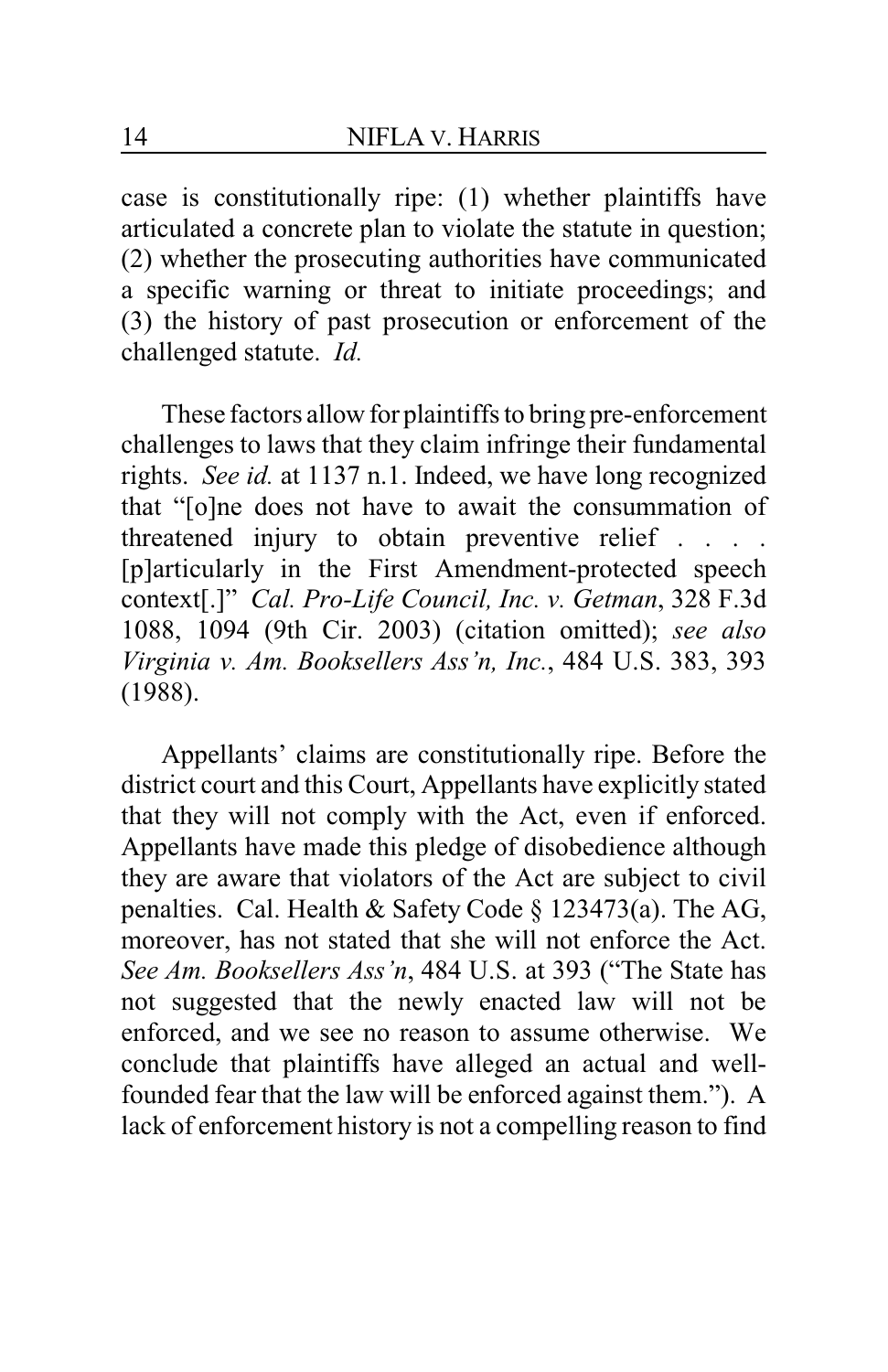Appellants' claims unripe in this context.**<sup>4</sup>** The Act did not go into effect until January 1, 2016, approximately one month before the district court denied the motion for a preliminary injunction. Appellants, therefore, could not have demonstrated a significant history of enforcement. *See Wolfon v. Brammer*, 616 F.3d 1045, 1060 (9th Cir. 2010) (affording the factor of past prosecution "little weight" when the challenged law was new); *LSO Ltd. v. Stroh*, 205 F.3d 1146, 1155 (9th Cir. 2000) ("[E]nforcement history alone is not dispositive. Courts have found standing where no one had ever been prosecuted under the challenged provision.").

B. Appellants' Claims Are Prudentially Ripe.

Even if a case is constitutionally ripe, we have discretionary power to decline to exercise jurisdiction. *Thomas*, 220 F.3d at 1142. When assessing prudential ripeness, we consider: (1) the fitness of the issues for judicial decision and; (2) hardship to the parties if we were to withhold jurisdiction. *Id.* at 1141.

**<sup>4</sup>** Moreover, we note that NIFLA filed a 28(j) letter informing the Court that, on August 16, 2016, Los Angeles City Attorney Michael Feuer sent an enforcement letter to co-counsel for NIFLA. In the letter, the City Attorney provided notice that The People of the State of California planned to make an *ex parte* application for an order to show cause why a preliminary injunction should not issue and a temporary restraining order enjoining the Pregnancy Counseling Center, a member of NIFLA, from violating the FACT Act. The City indicated it also would file a complaint containing a single cause of action—violation of California Business & Professions Code § 17200, *et seq.*—and seeking equitable relief and civil penalties. NIFLA states this chilled the speech of the Pregnancy Counseling Center.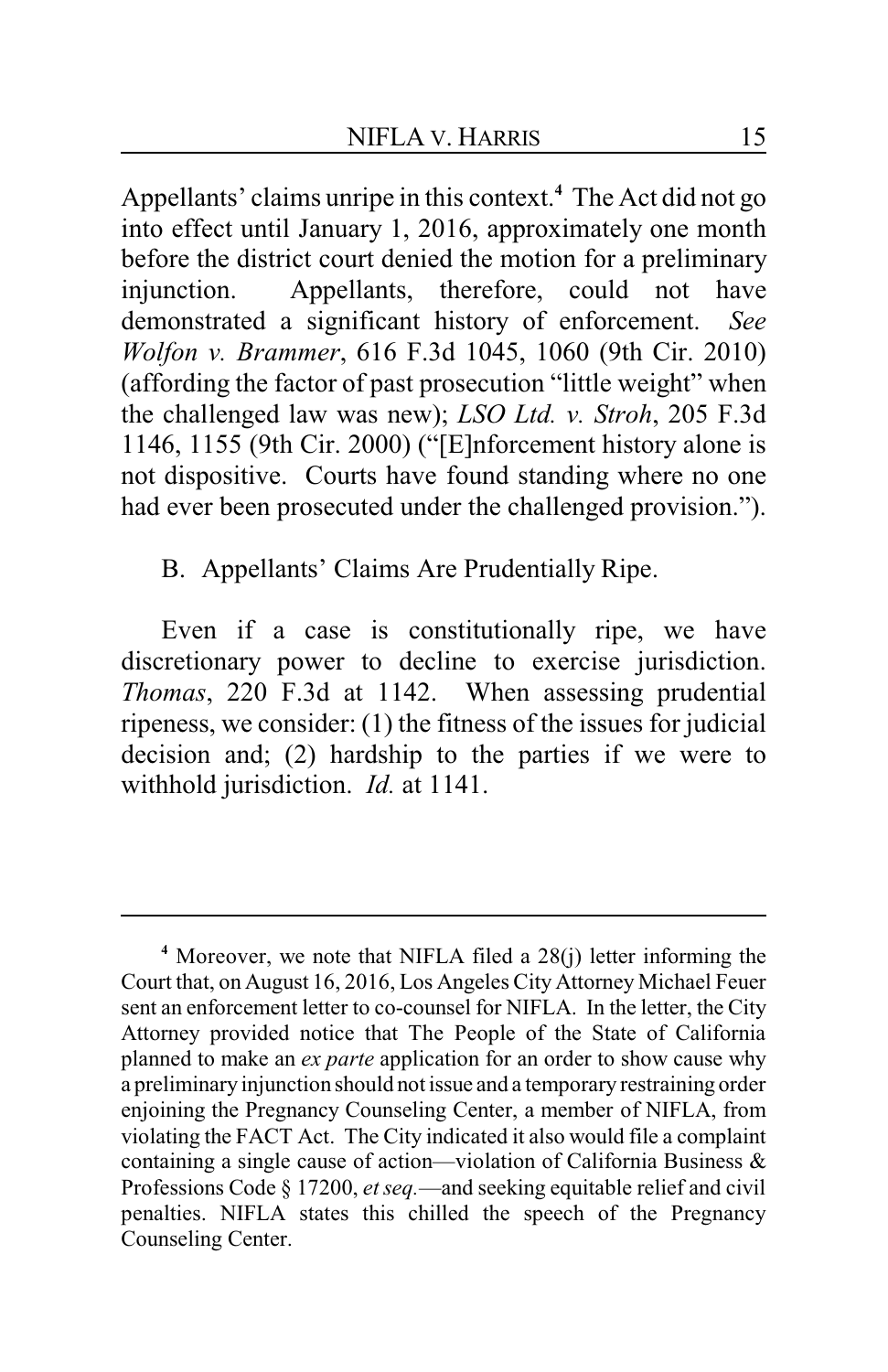This Court has stated that "[a] claim is fit for decision if the issues raised are primarily legal, do not require further factual development, and the challenged action is final." *Wolfson*, 616 F.3d at 1060 (quoting *U.S. W. Commc'ns v. MFS Intelenet, Inc.*, 193 F.3d 1112, 1118 (9th Cir. 1999)). When evaluating hardship "[w]e consider whether the 'regulation requires an immediate and significant change in plaintiffs' conduct of their affairs with serious penalties attached to noncompliance.'" *Stormans, Inc. v. Selecky*, 586 F.3d 1109, 1126 (9th Cir. 2009) (quoting *Ass'n of Am. Med. Colls. v. United States*, 217 F.3d 770, 783 (9th Cir. 2000)). "[A] litigant must show that withholding review would result in direct and immediate hardship and would entail more than possible financial loss." *Id.* (quoting *MFS Intelenet, Inc.*, 193 F.3d at 1118).

We conclude that both factors favor a finding of prudential ripeness.

This action turns on a question of law. Appellants seek to enjoin the enforcement of the Act on the grounds that it is unconstitutional. We require no further factual development to address Appellants' challenge. The district court's order denying the motion for a preliminary injunction was also an appealable order.  $28$  U.S.C.  $\S$  1292(a)(1).

We also conclude that the parties would face immediate and significant hardships if we were to decline to exercise jurisdiction. Until we issue a decision, Appellants must routinely choose between holding fast to their firmly held beliefs about abortion, or complying with the Act. And although the San Diego County Counsel claims that he will suffer hardship if he is forced to defend the Act, we find more significant the definite and direct hardship that all parties will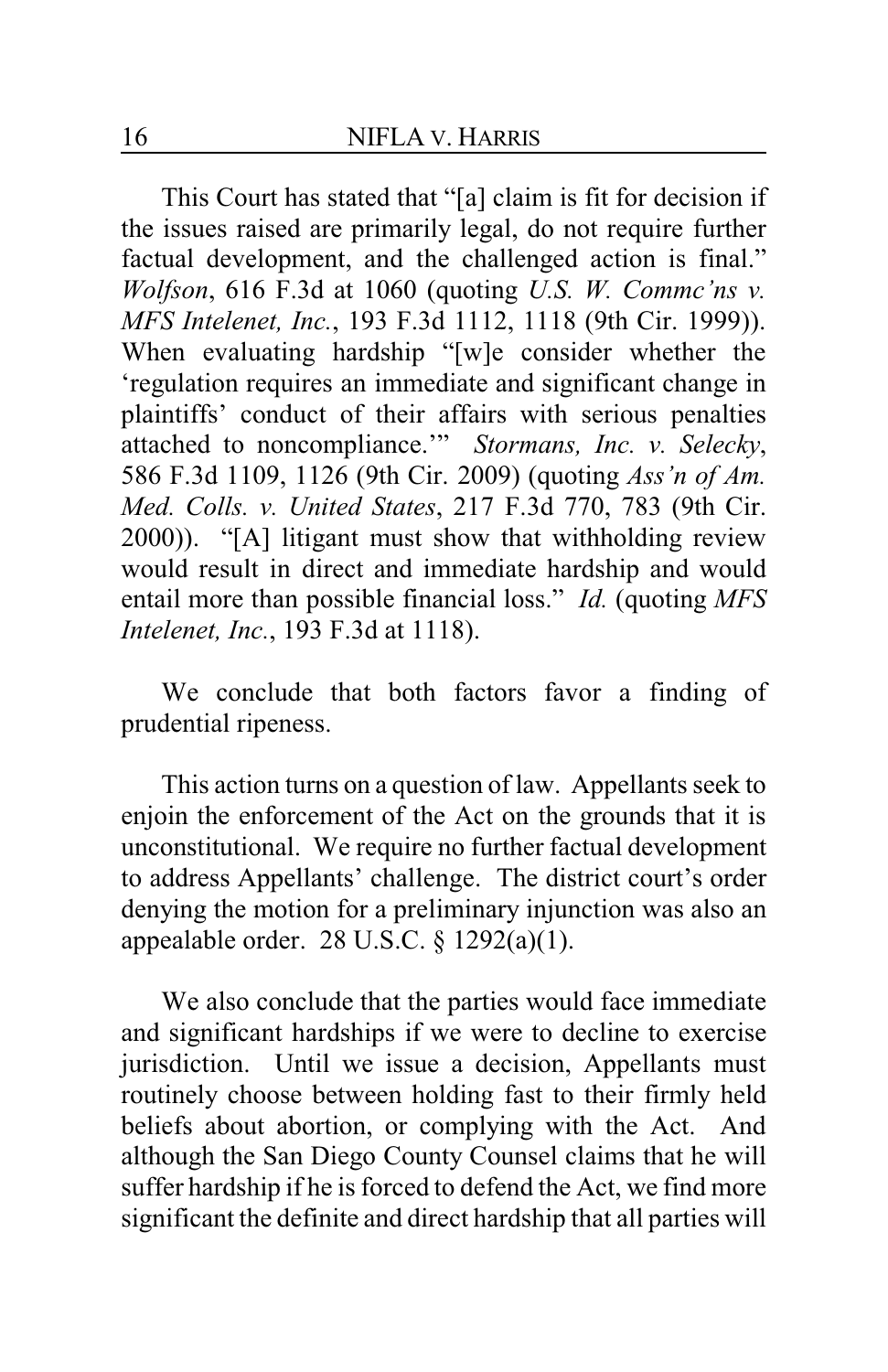suffer if we were to decline to find jurisdiction. As noted, without a decision, Appellants must continually choose between obeying the law or following their strongly held convictions about abortion, and the AG will have to choose whether or not to enforce a law without the benefit of a ruling on its constitutionality.

We therefore conclude that this action is justiciable and turn to the merits of the case.

# **II. The District Court Did Not Abuse Its Discretion in Denying the Preliminary Injunction.**

When bringing a motion for a preliminary injunction, a plaintiff must demonstrate: (1) that he is likely to succeed on the merits of his claim; (2) that he is likely to suffer irreparable harm in the absence of preliminary relief; (3) that the balance of equities tips in his favor; and (4) that an injunction is in the public interest. *Winter*, 555 U.S. at 20. A preliminary injunction can also be issued if "a plaintiff demonstrates . . . that serious questions going to the merits were raised and the balance of hardships tips sharply in the plaintiff's favor," as well as satisfaction of the other *Winter* factors. *All. for the Wild Rockies*, 632 F.3d at 1134–35 (citation omitted).

A. Appellants Cannot Demonstrate a Likelihood of Success on their First Amendment Free Speech Claims.

Appellants argue that the Act should be subject to strict scrutiny for two main reasons. First, they argue that because the Act compels content-based speech, strict scrutiny is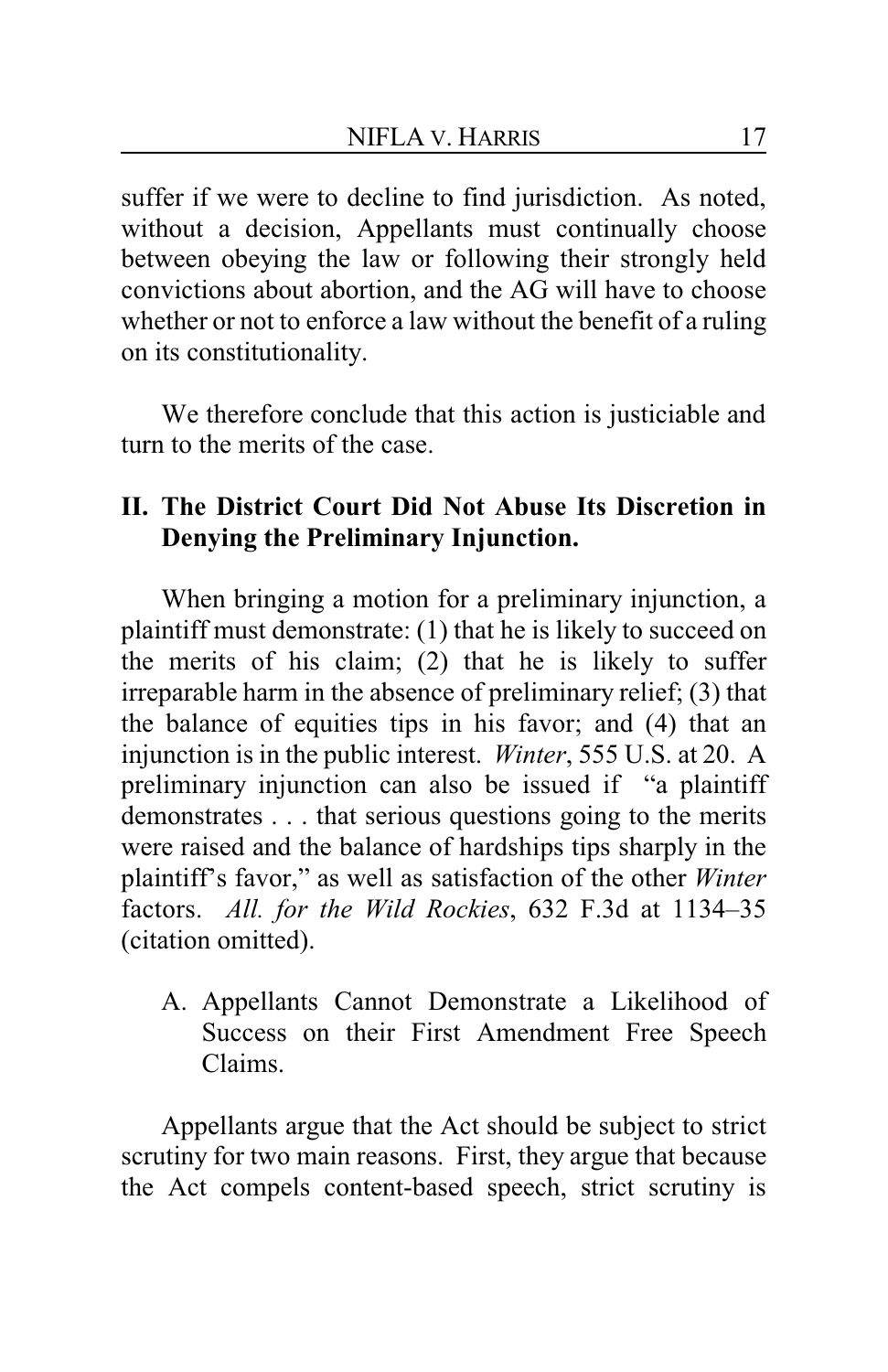appropriate. Second, they contend that the Act engages in viewpoint discrimination.

We disagree. Although the Act is a content-based regulation, it does not discriminate based on viewpoint. The fact that the Act regulates content, moreover, does not compel us to apply strict scrutiny. And because we agree with the Fourth Circuit that the Supreme Court's decision in *Planned Parenthood of Southeastern Pennsylvania v. Casey*, 505 U.S. 833 (1992), did not announce a rule regarding the level of scrutiny to apply in abortion-related disclosure cases, we apply our precedent in *Pickup v. Brown*, 740 F.3d 1208 (9th Cir. 2013), and rule that the Licensed Notice regulates professional speech, subject to intermediate scrutiny. **<sup>5</sup>** The Licensed Notice survives intermediate scrutiny. We also conclude that the Unlicensed Notice survives any level of scrutiny. Thus, the district court did not err in finding that Appellants cannot show a likelihood of success on the merits of their free speech claims.

1. Strict Scrutiny Is Inappropriate.

A regulation discriminates based on content when "on its face," the regulation "draws distinctions based on the message a speaker conveys." *Reed v. Town of Gilbert*, 135 S. Ct. 2218, 2227 (2015). A regulation discriminates based on viewpoint when it regulates speech "based on 'the specific

**<sup>5</sup>** We find unpersuasive Appellees' argument that the Act regulates commercial speech subject to rational basis review. *See Zauderer v. Office of Disciplinary Counsel of Supreme Court of Ohio*, 471 U.S. 626, 651 (1985). Commercial speech "does no more than propose a commercial transaction." *Coyote Pub., Inc. v. Miller*, 598 F.3d 592, 604 (9th Cir. 2010) (citation omitted). The Act primarily regulates the speech that occurs within the clinic, and thus is not commercial speech.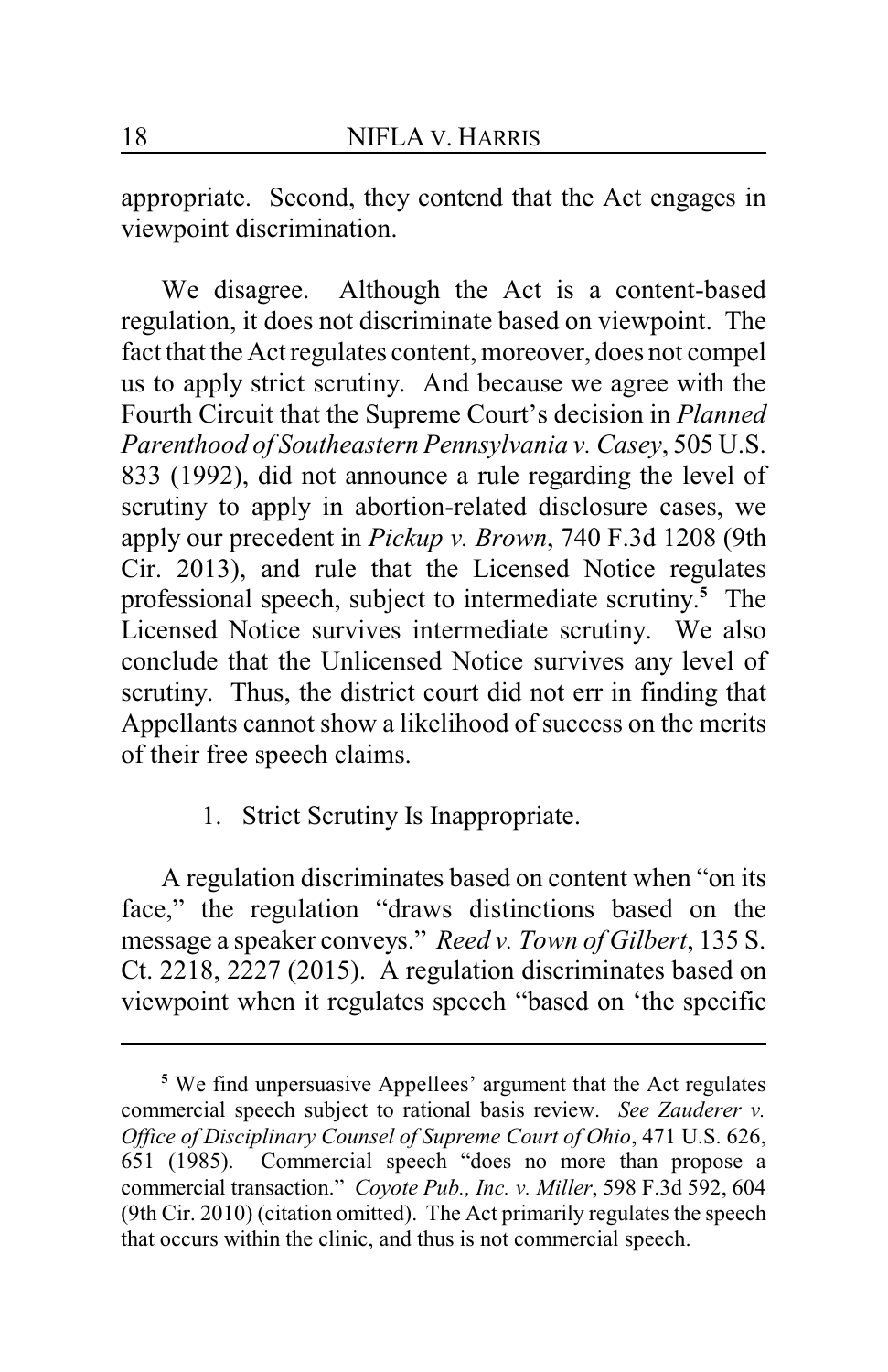motivating ideology or the opinion or perspective of the speaker.'" *Id.* at 2230 (quoting *Rosenberger v. Rector & Visitors of Univ. of Va.*, 515 U.S. 819, 829 (1995)). Thus, viewpoint discrimination is a kind of content discrimination. Indeed, viewpoint discrimination is a "'more blatant' and 'egregious form of content discrimination.'" *Id.* (quoting *Rosenberger*, 515 U.S. at 829).

Because viewpoint discrimination is a subset of content discrimination, a regulation can be content-based, but viewpoint neutral. Such is the case with the Act.

On its face, the Act compels Appellants to disseminate the Notices. *See id.* at 2228 (explaining that the "first step" in assessing whether a law is content-based or content-neutral is to "determine[ ] whether the law is content neutral on its face"). The Act therefore requires Appellants engage in speech on a particular subject matter. In so doing, the Act "[m]andat[es] speech that a speaker would not otherwise make" which "necessarily alters the content of the speech." *Riley v. Nat'l Fed'n of the Blind of N.C., Inc.*, 487 U.S. 781, 795 (1988). The Act, therefore, is a content-based regulation.**<sup>6</sup>**

The Act, however, does not discriminate based on viewpoint. It does not discriminate based on the particular opinion, point of view, or ideology of a certain speaker. Instead, the Act applies to all licensed and unlicensed facilities, regardless of what, if any, objections theymay have to certain family-planning services. The Act contains two

**<sup>6</sup>** We disagree with the district court's conclusion that the Act is content-neutral. This error, however, was harmless as it appropriately denied the motion for a preliminary injunction.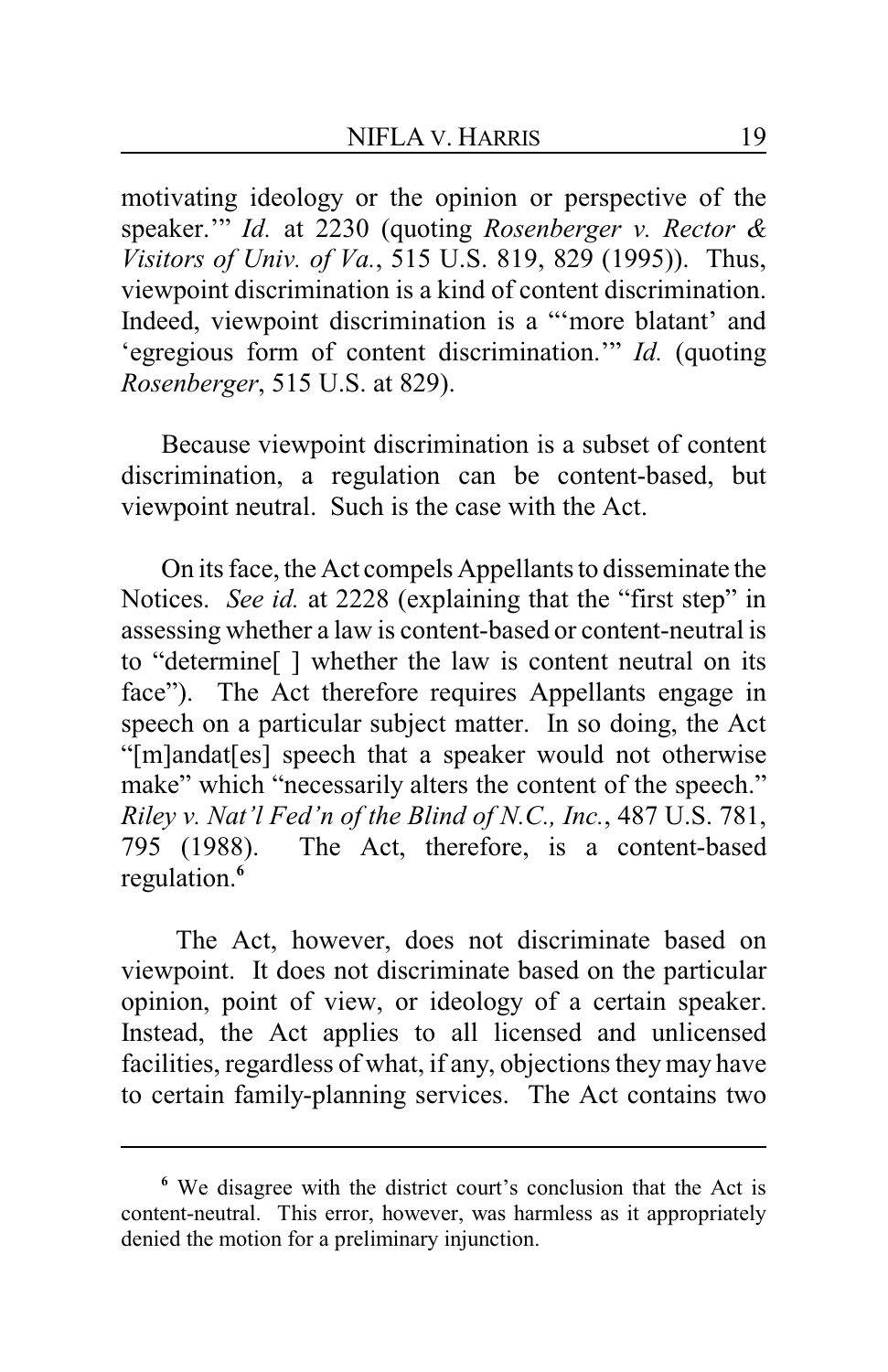narrow exceptions that do not disfavor any particular speakers. The first exemption is for clinics "directly conducted, maintained, or operated by the United States or any of its departments, officers, or agencies." Cal. Health & Safety Code §  $123471(c)(1)$ . This exemption was created in order to avoid federal preemption. The Act's second exemption is for a clinic "enrolled as a Medi-Cal provider and a provider in the Family Planning, Access, Care, and Treatment Program." *Id*. § 123472(c)(2). This exemption was created because clinics that fall under  $\S$  123472(c)(2) already provide all of the publicly-funded health services outlined in the Licensed Notice.

Appellants argue that this case is similar to *Sorrell v. IMS Health Inc.*, 564 U.S. 552 (2011), in which the Supreme Court held that a law restricting the sale and use of pharmacy records discriminated based on viewpoint and was subject to more rigorous judicial scrutiny. There, the Court looked to the law's legislative findings and concluded that the law's "express purpose" was to burden specific speakers. *Id.* at 565. Appellants assert that because the California legislature also had specific speakers in mind when enacting the Act, that is, CPCs and clinics opposed to abortion, the Act engages in viewpoint discrimination. Appellants emphasize, moreover, that California has no evidence that their clinics actually misinform women.

*Sorrell*, however, did not rely solely on legislative intent. The Court concluded that the law "on its face burden[ed] disfavored speech by disfavored speakers," allowing use of the pharmacy records by all "but a narrow class of disfavored speakers." *Id*. at 564, 573. Thus, while "a statute's stated purpose may also be considered," *Sorrell* did not turn exclusively on the law's motivation or purpose. *Id.* at 565.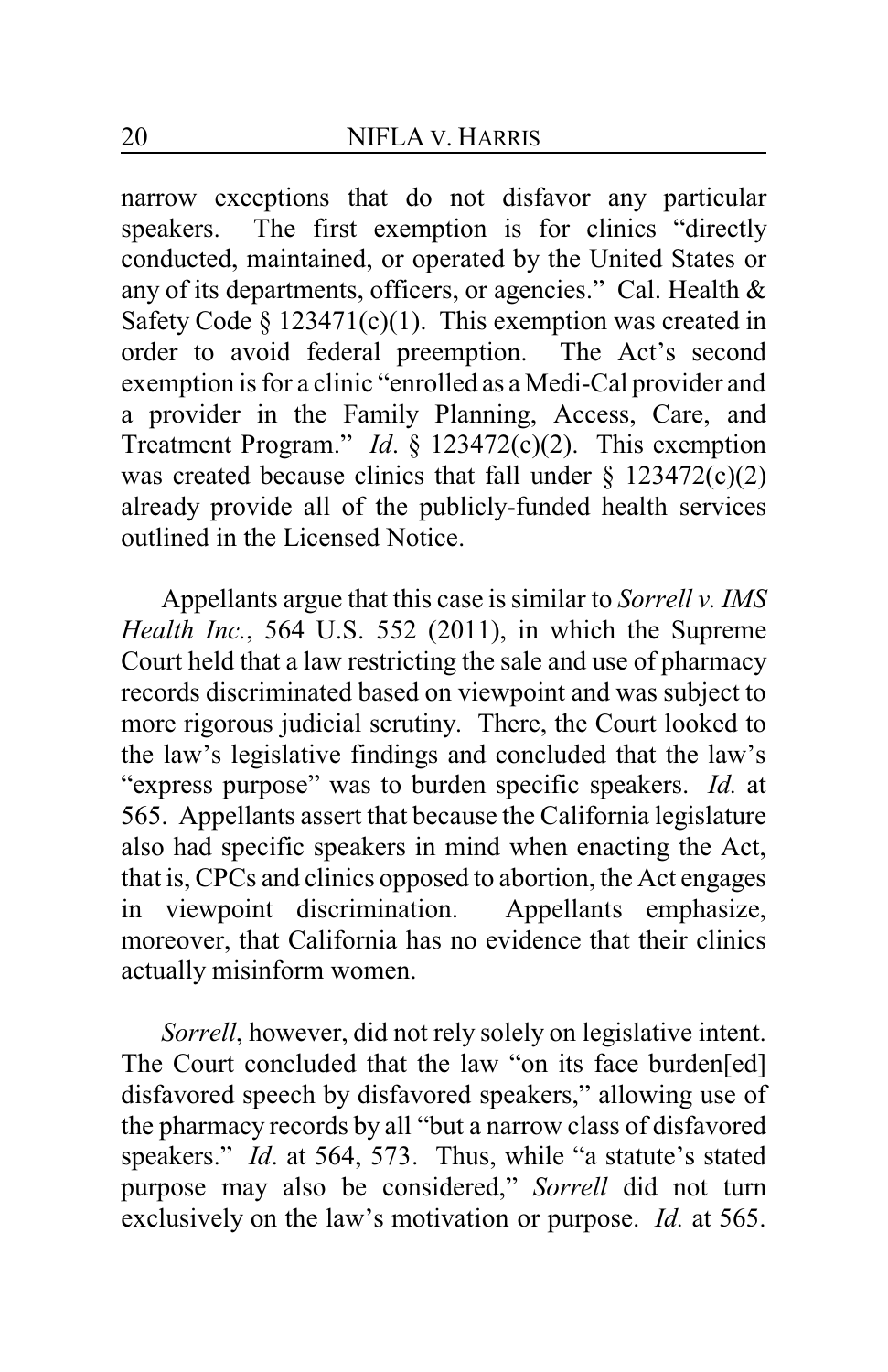Importantly, the law in *Sorrell* applied to the speakers that were the targets of the law, while it exempted others. In sharp contrast, as discussed, the Act applies to almost all licensed and unlicensed speakers. Other than the two narrow exceptions unrelated to viewpoint, the Act applies equally to clinics that offer abortion and contraception as it does to clinics that oppose those same services.

Appellants' reliance on *Conant v. Walters*, 309 F.3d 629 (9th Cir. 2002), is also misplaced. In *Conant*, we affirmed an injunction that prohibited the federal government from possibly revoking a doctor's license based on a federal policy that "not merely prohibit[ed] the discussion of marijuana," but also "condemn[ed] expression of a particular viewpoint, i.e., that medical marijuana would likely help a specific patient." *Id.* at 637.

*Conant* is distinguishable. Again, other than the two exceptions, the Act applies to all clinics, regardless of their stance on abortion or contraception. Next, unlike in *Conant*, the Act does not favor or disfavor any particular viewpoint. Indeed, contrasting this case with the Fourth Circuit's recent decision in *Stuart v. Camnitz*, 774 F.3d 238 (4th Cir. 2014), confirms that the Act does not engage in viewpoint discrimination. In *Stuart*, the Fourth Circuit held that a statute that required doctors to perform an ultrasound, display the sonogram, and describe the fetus to women seeking abortions violated the physicians' First Amendment rights. 774 F.3d at 255–56. In so doing, the Fourth Circuit concluded that the law compelled speech that "convey[ed] a particular opinion," which was, "to convince women seeking abortions to change their minds or reassess their decisions." *Id.* at 246. Here, however, the Act does not convey any opinion. The Licensed Notice and the Unlicensed Notice do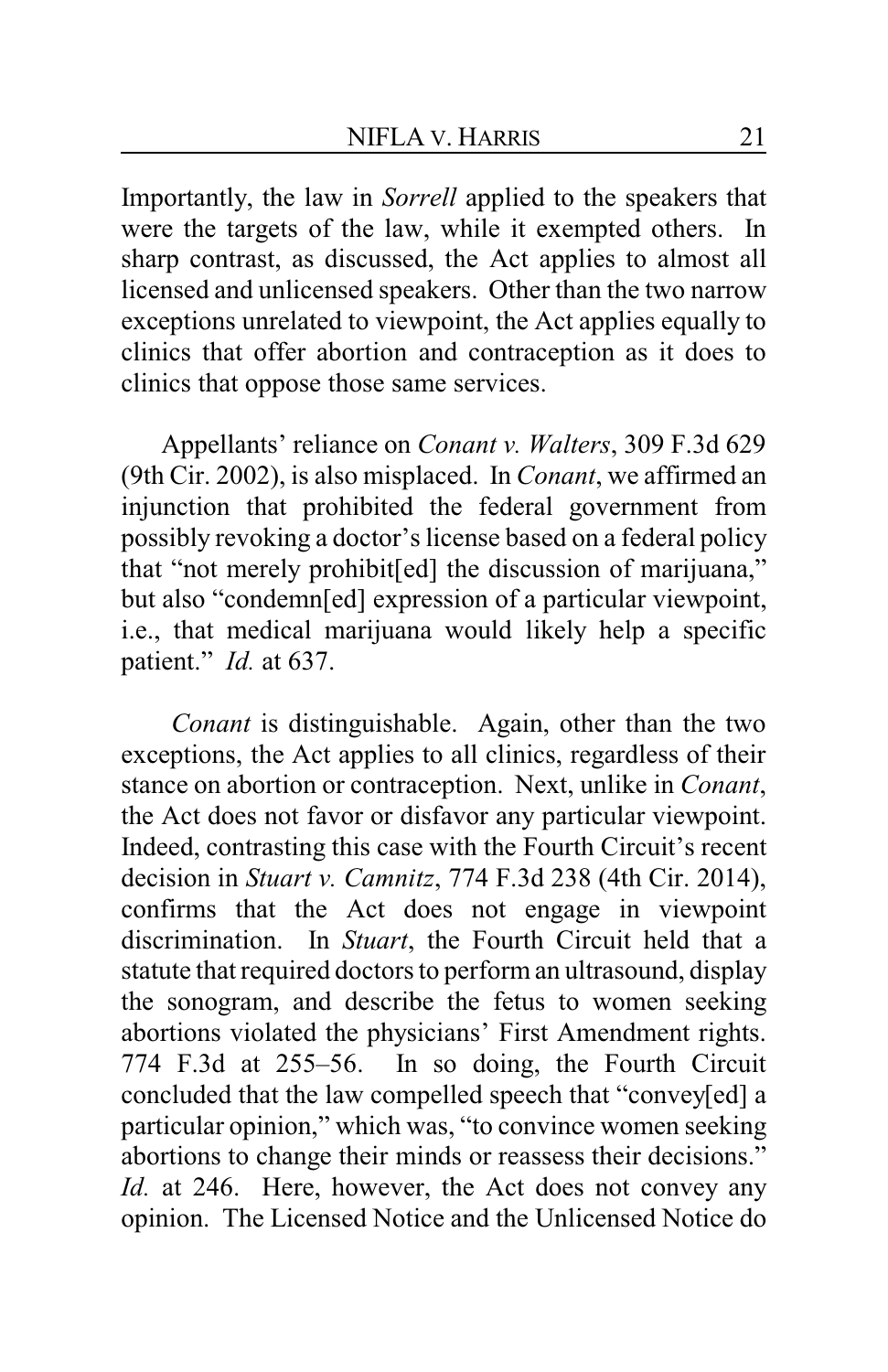not imply or suggest any preference regarding familyplanning services. Instead, the Licensed Notice merely states the existence of publicly-funded family-planning services, and the Unlicensed Notice only states that the particular clinic in which it is distributed is not licensed.

We conclude that the Act is content-based, but does not discriminate based on viewpoint.

> i. Even Though the Act Engages in Content-Based Discrimination, Strict Scrutiny Is Inappropriate.

In arguing that content-based regulations are always subject to strict scrutiny, Appellants cite the Supreme Court's recent decision in *Reed*. In *Reed*, the Supreme Court held that a town's regulation of the manner in which outdoor signs were displayed was content-based and unable to satisfy strict scrutiny. 135 S. Ct. at 2227, 2231. In reaching this conclusion, the Court expressly stated that "[c]ontent-based laws . . . are presumptively unconstitutional and may be justified only if the government proves that they are narrowly tailored to serve compelling state interests." *Id.* at 2226.

*Reed*, however, does not require us to apply strict scrutiny in this case. Since *Reed*, we have recognized that not all content-based regulations merit strict scrutiny. *See United States v. Swisher*, 811 F.3d 299, 311–13 (9th Cir. 2016) (en banc) (discussing *Reed* and noting examples that illustrate that "[e]ven if a challenged restriction is content-based, it is not necessarily subject to strict scrutiny").

Further, the Supreme Court has recognized a state's right to regulate physicians' speech concerning abortion. In *Casey*,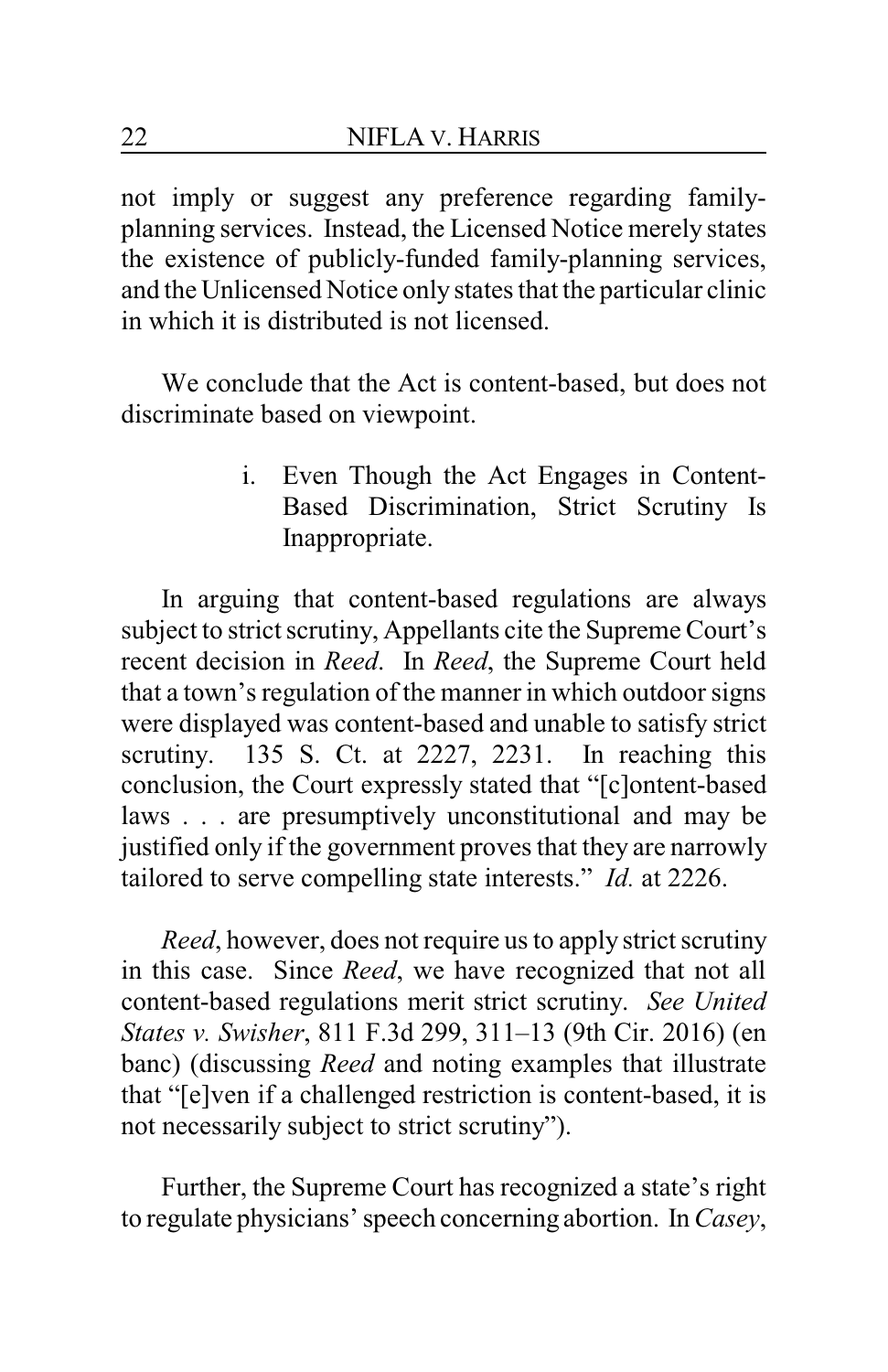the Supreme Court considered Pennsylvania's requirement that a physician provide abortion-related information to his or her patient, writing:

> All that is left of petitioners' argument is an asserted First Amendment right of a physician not to provide information about the risks of abortion, and childbirth, in a manner mandated by the State. To be sure, the physician's First Amendment rights not to speak are implicated . . . but only as part of the practice of medicine, *subject to reasonable licensing and regulation by the State* . . . We see no constitutional infirmity in the requirement that the physician provide the information mandated by the State here.

505 U.S. at 884 (citations omitted) (emphasis added). Over a decade later, in *Gonzales v. Carhart*, the Court wrote that "the State has a significant role to play in regulating the medical profession." 550 U.S. 124, 157 (2007).

In interpreting these cases, courts have not applied strict scrutiny in abortion-related disclosure cases, even when the regulation is content-based. *See Stuart*, 774 F.3d at 248–49 (applying intermediate scrutiny); *Tex. Med. Providers Performing Abortion Servs. v. Lakey*, 667 F.3d 570, 576 (5th Cir. 2012) (applying a reasonableness test); *Planned Parenthood Minn., N.D., S.D. v. Rounds*, 530 F.3d 724, 734–35 (8th Cir. 2008) (applying a reasonableness test).

Thus, Appellants' argument that the Act, a content-based regulation, must be subject to strict scrutiny is unpersuasive. We have recognized that not all content-based regulations are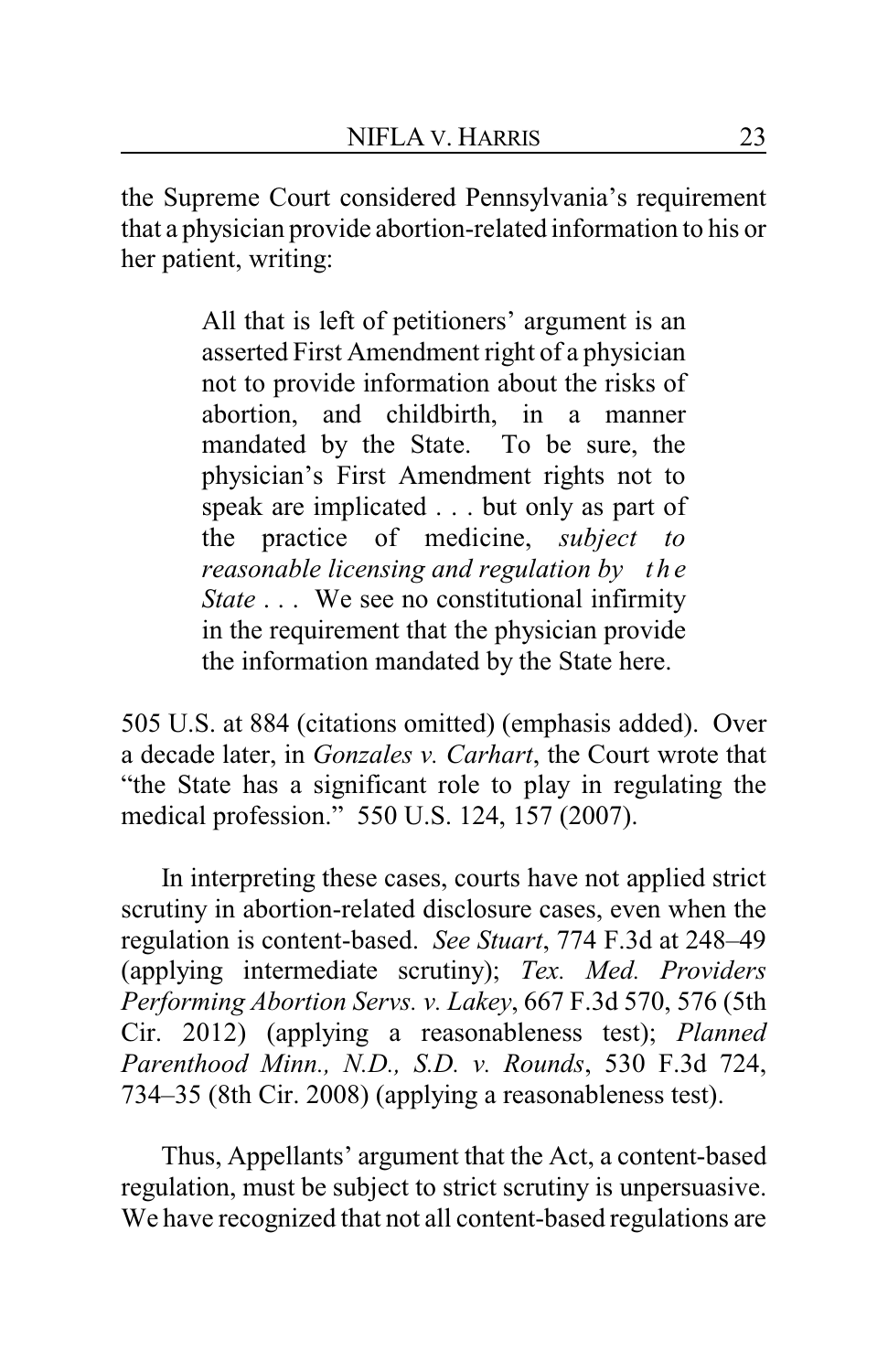subject to strict scrutiny, and courts have routinely applied a lower level of scrutiny when states have compelled speech concerning abortion-related disclosures.

> ii. *Casey* Did Not Announce a Rule Regarding the Level of Scrutiny to Apply to Abortion-Related Disclosure Cases.

Although courts are in agreement that strict scrutiny is inappropriate in abortion-related disclosure cases, there is currently a circuit split regarding the appropriate level of scrutiny to apply. In interpreting *Casey* and *Gonzales*, and in particular the above quoted excerpt from *Casey*, the Fifth and Eighth Circuits have applied a "reasonableness" test when determining whether an abortion-related disclosure law violated physicians' First Amendment rights. In *Lakey*, the Fifth Circuit held that the appropriate level of scrutiny for abortion-related disclosures was "the antithesis of strict scrutiny," upholding a law requiring doctors to show pregnant women sonograms of their fetuses and make audible the fetuses' heartbeats. 667 F.3d at 575. The *Lakey* court interpreted *Casey* and *Gonzales* to mean that such laws were permissible as they "are part of the state's reasonable regulation of medical practice." *Id.* at 576. Similarly, in construing *Casey* and *Gonzales*, the Eighth Circuit upheld a law regulating informed consent to abortion, concluding that a state "can use its regulatory authority to require a physician to provide truthful, non-misleading information" to patients in the context of abortion-related disclosures. *Rounds*, 530 F.3d at 734–35.

TheFourth Circuit, however, disagreed that *Casey* created an entirely new standard to apply in abortion-related disclosure cases. In *Stuart*, the Fourth Circuit concluded that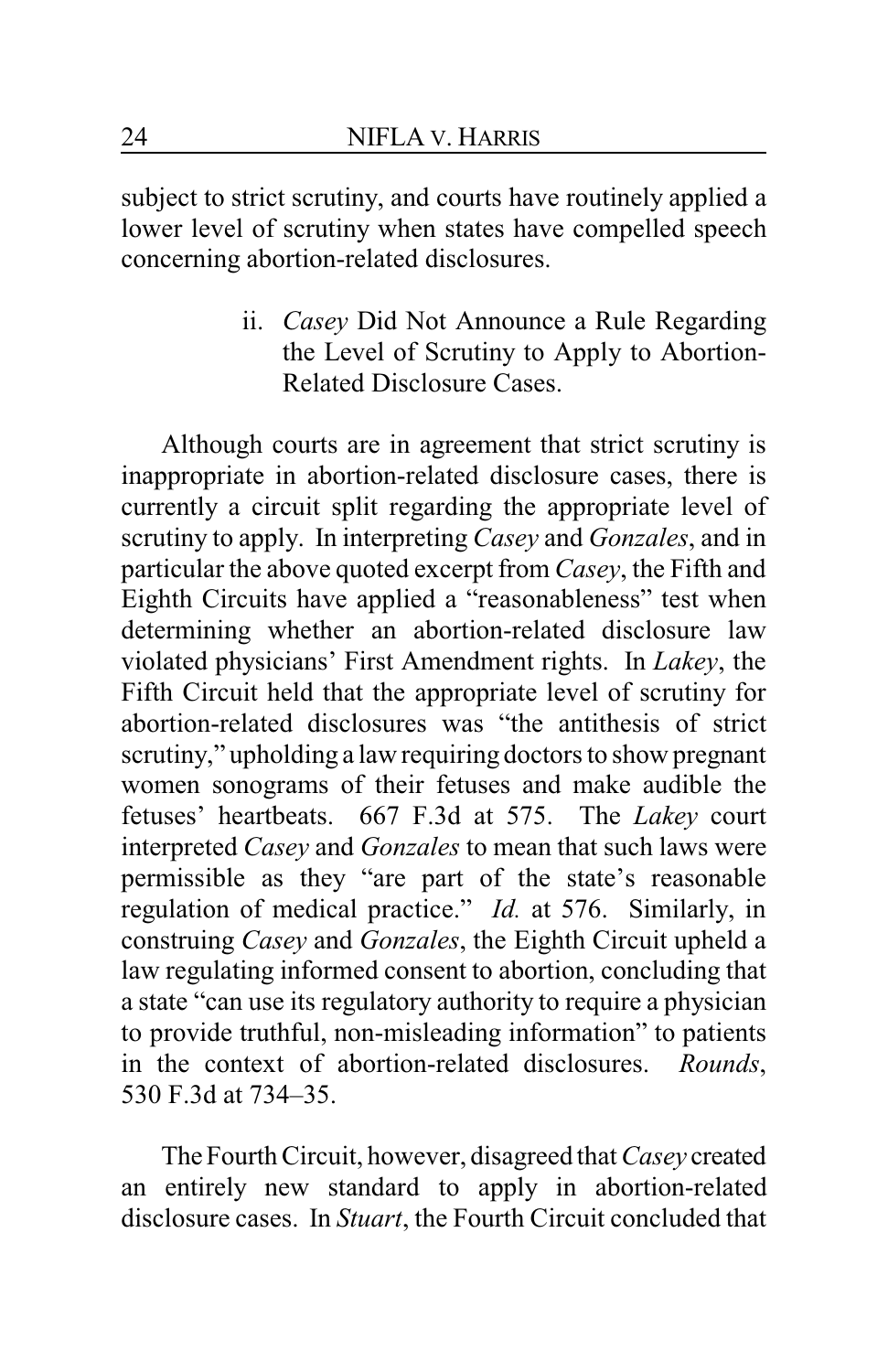"[t]he single paragraph in *Casey* does not assert that physicians forfeit their First Amendment rights in the procedures surrounding abortions, nor does it announce the proper level of scrutiny to be applied to abortion regulations that compel speech[.]" 774 F.3d at 249. The court also noted that *Gonzales* did not shed light on the First Amendment standard post-*Casey*, since *Gonzales* was not a First Amendment case. *Id.* Thus, the court assessed a law requiring doctors to perform an ultrasound, sonogram, and describe the fetus to pregnant patients under a professional speech framework. *Id.* at 247–48, 252, 256. The court concluded that intermediate scrutiny was the appropriate standard and that the law failed this level of scrutiny. *Id*. Applying intermediate scrutiny, the court explained, was "consistent with Supreme Court precedent and appropriately recognizes the intersection . . . of regulation of speech and regulation of the medical profession in the context of an abortion procedure." *Id.* at 249.

We agree with the Fourth Circuit that *Casey* did not establish a level of scrutiny to apply in abortion-related disclosure cases. *Casey*'s short discussion of a physician's First Amendment rights in the context of abortion means only what it says—that there was no violation of the physicians' First Amendment rights given the particular facts of *Casey*. *See* 505 U.S. at 884 ("We see no constitutional infirmity in the requirement that the physician provide the information mandated by the State *here*." (emphasis added)). We need not "read too much," *Stuart*, 774 F.3d at 249, into *Casey*'s statement that physicians are "subject to reasonable licensing and regulation by the State." 505 U.S. at 884. *Casey* did not announce an entirely new rule with this limited statement. *See Stuart*, 774 F.3d at 249 ("That particularized finding [in *Casey*] hardly announces a guiding standard of scrutiny for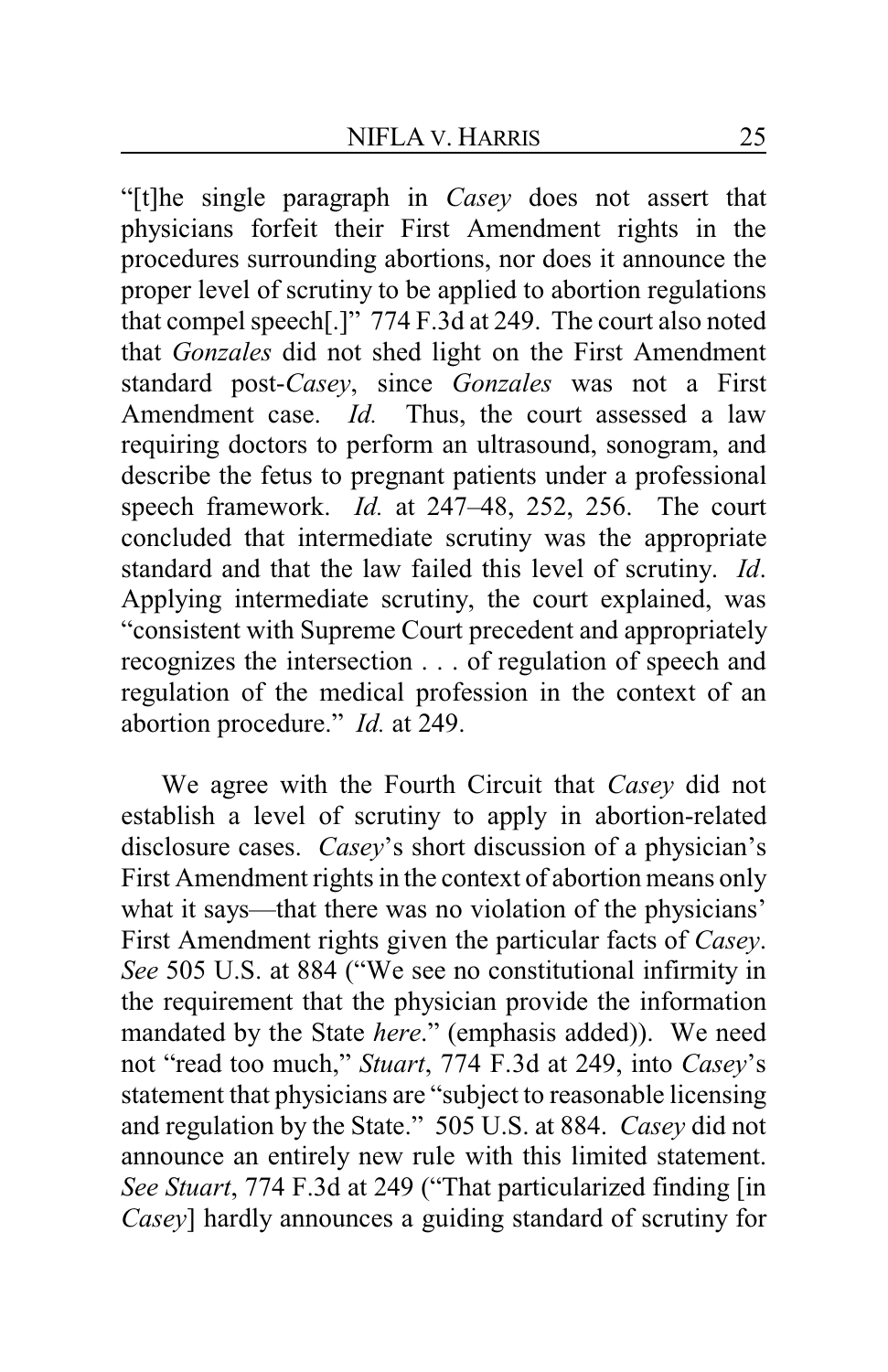use in every subsequent compelled speech case involving abortion."). Nor did it render inapplicable other frameworks for assessing free speech claims when the speech at issue concerns abortion. Instead, what *Casey* did was merely confirm what we have always known, which is that professionals are subject to reasonable licensing by the state. *See, e.g.*, *Dent v. W. Va.*, 129 U.S. 114, 122 (1889) (examining a law regulating the medical profession and writing that "[t]he power of the state to provide for the general welfare of its people authorizes it to prescribe all such regulations as in its judgment will secure or tend to secure them against the consequences of ignorance and incapacity, as well as of deception and fraud").

We also agree with the Fourth Circuit that *Gonzales* did not clearly speak to the level of scrutiny to apply to physician's First Amendment rights. *See Stuart*, 774 F.3d at 249 ("The fact that a regulation does not impose an undue burden on a woman under the due process clause does not answer the question of whether it imposes an impermissible burden on the physician under the First Amendment.").

We rule that strict scrutiny is inappropriate, and that *Casey* did not announce a level of scrutiny to apply in abortion-related disclosure cases.

> 2. The Licensed Notice Is Professional Speech Subject to Intermediate Scrutiny.

In *Pickup*, we assessed the level of scrutiny to apply to Senate Bill 1172, a California law that banned mental health therapists from conducting on minor patients anypractice that purported to change a patient's sexual orientation. 740 F.3d at 1221. We explained that the level of protection to apply to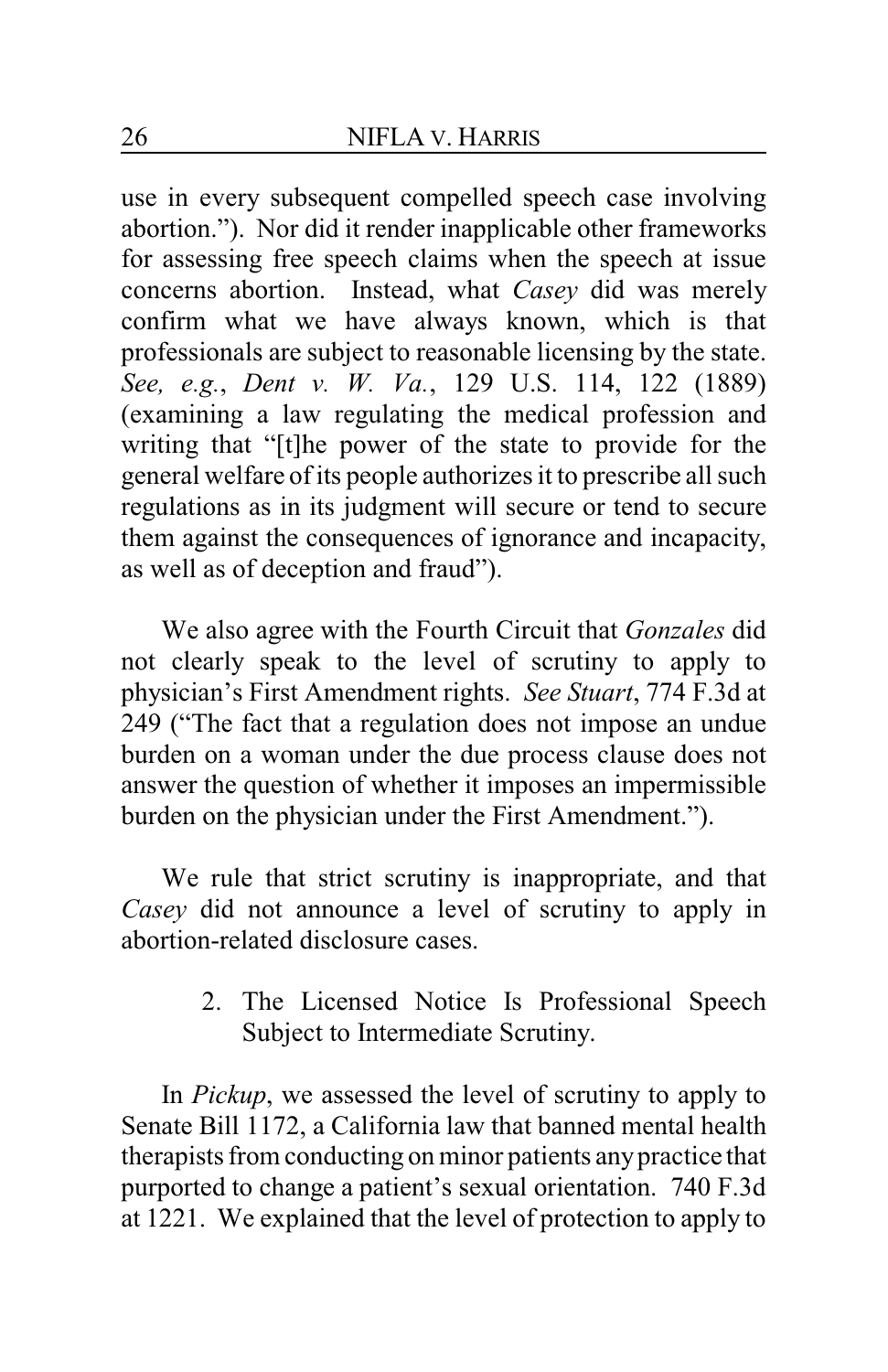specific instances of professional speech or conduct is best understood as along a continuum. At one end is a professional's right to engage in a "public dialogue, [where] First Amendment protection is at its greatest." *Id.* at 1227. There, "[professionals] are constitutionally equivalent to soapbox orators and pamphleteers, and their speech receives robust protection[.]" *Id.* at 1227–28. On the other end lies professional conduct, where the speech at issue is, for example, a form of treatment. *Id.* at 1229. When regulating conduct, "the state's power is great, even though such regulation may have an incidental effect on speech." *Id.* Because the law in *Pickup* involved the regulation of a specific type of therapy, we held that it regulated professional conduct subject to rational basis review. *Id.* at 1231.

*Pickup* also delineated professional speech that falls in the middle of the continuum. At the midpoint, "the First Amendment tolerates a substantial amount of speech regulation within the professional-client relationship that it would not tolerate outside of it" because "[w]hen professionals, by means of their state-issued licenses, form relationships with clients, the purpose of those relationships is to advance the welfare of the clients, rather than to contribute to public debate." *Id.* at 1228. *Pickup*, however, never discussed the level of scrutiny appropriate for speech that fell at the midpoint.

We conclude that the Licensed Notice regulates speech that falls at the midpoint of the *Pickup* continuum, and that intermediate scrutiny should apply.

To begin, the Licensed Notice regulates professional speech. Underlying the *Pickup* opinion is the principle that professional speech is speech that occurs between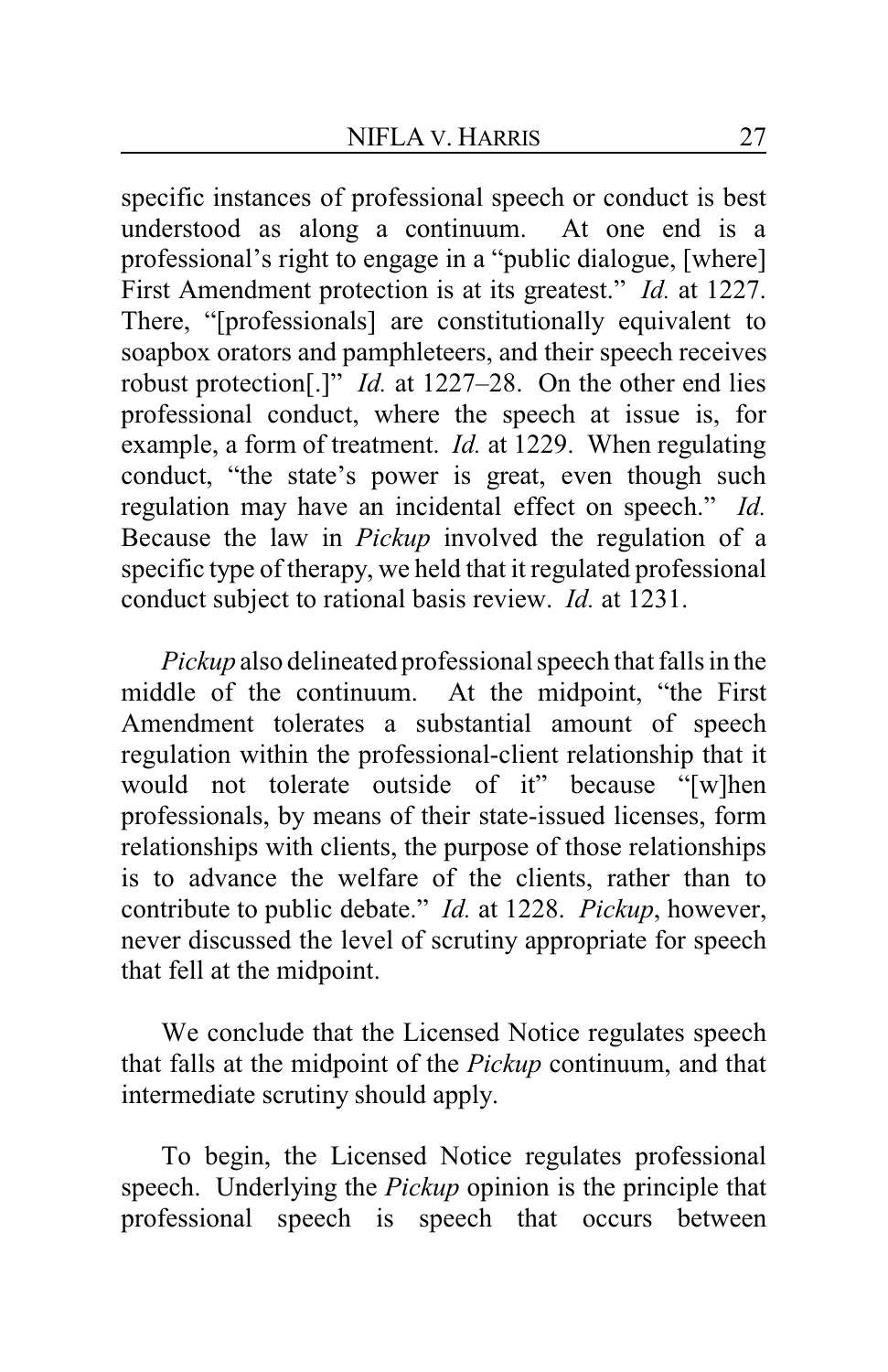professionals and their clients in the context of their professional relationship. In other words, speech can be appropriately characterized as professional when it occurs within the confines of a professional's practice. *See King v. Governor of N.J.*, 767 F.3d 216, 232 (3d Cir. 2014) ("[W]e conclude that a licensed professional does not enjoy the full protection of the First Amendment when speaking as *part of the practice of her profession*." (emphasis added)). The idea that the speech that occurs between a professional and a client is distinct from other types of speech stems from the belief that professionals, "through their education and training, have access to a corpus of specialized knowledge that their clients usually do not" and that clients put "their health or their livelihood in the hands of those who utilize knowledge and methods with which [they] ordinarily have little or no familiarity." *Id.*; *see also Lowe v. SEC*, 472 U.S. 181, 232 (1985) (White, J., concurring) ("One who takes the affairs of a client personally in hand and purports to exercise judgment on behalf of the client in the light of the client's individual needs and circumstances is properly viewed as engaging in the practice of a profession."). This is why states have the power to regulate professions, *see, e.g.*, *Barsky v. Bd. of Regents of Univ. of N.Y.*, 347 U.S. 442, 449 (1954) ("The state's discretion . . . extends naturally to the regulation of all professions concerned with health."), as well as the power to regulate the speech that occurs within the practice of the profession.

Licensed clinics engage in speech that occurs squarely within the confines of their professional practice. For example, Pregnancy Care Clinic provides medical services such as ultrasounds, clinical services such as medical referrals, and non-medical services such as peer counseling and education. Thus, a regular client of Pregnancy Care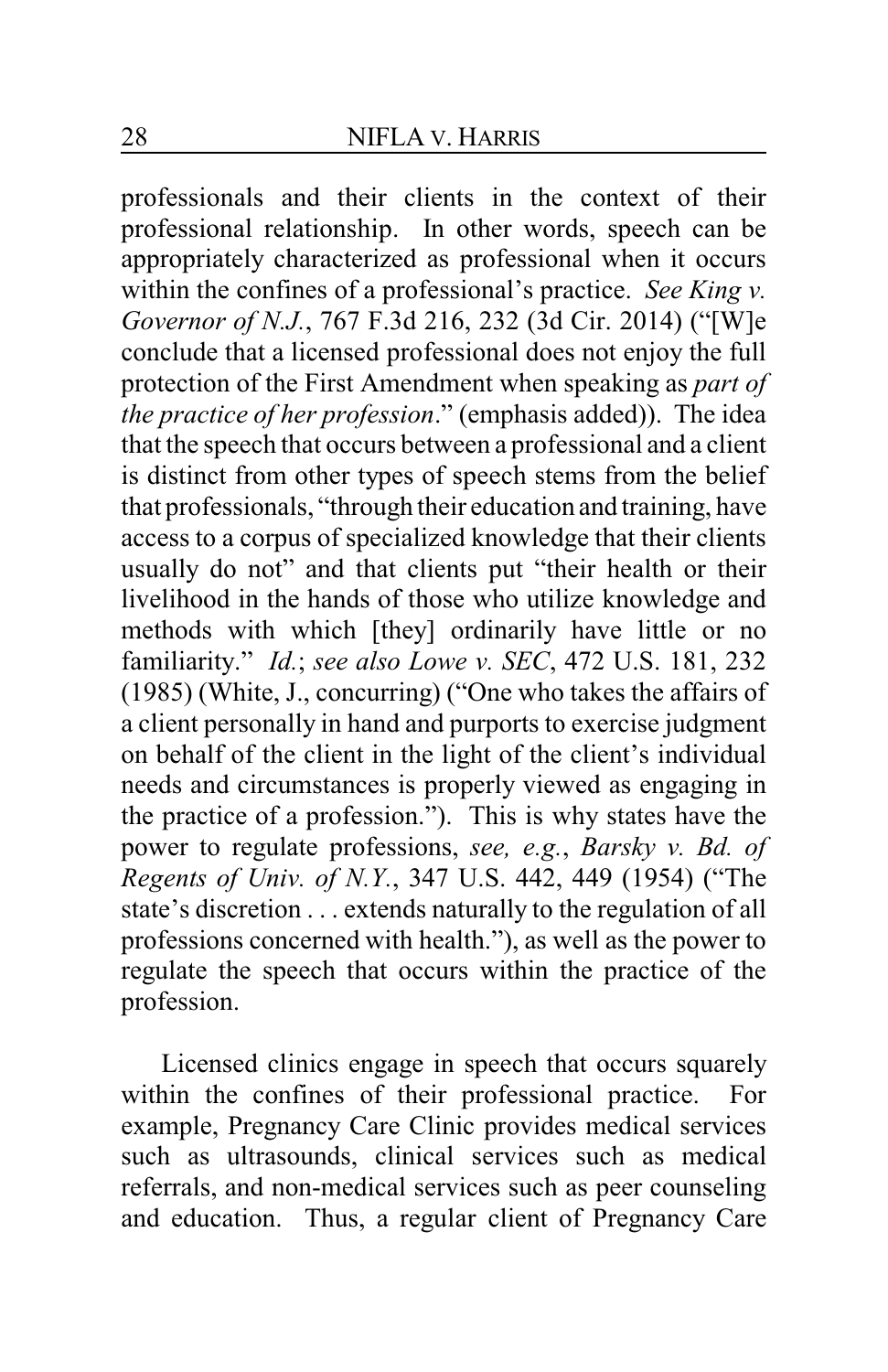could easily use many of their services throughout the stages of her pregnancy, such as receiving educational information about best health practices when pregnant, relying upon Pregnancy Care for regular check-ups, or using Pregnancy Care as a resource for counseling. In all these instances, the client and Pregnancy Care engage in speech that is part of Pregnancy Care's professional practice of offering familyplanning services. There is no question that Pregnancy Care's clients go to the clinic precisely because of the professional services it offers, and that they reasonably rely upon the clinic for its knowledge and skill. Because licensed clinics offer medical and clinical services in a professional context, the speech within their walls related to their professional services is professional speech.

The professional nature of their speech does not change even if Appellants decide to have staff members disseminate the Licensed Notice in the clinics' waiting rooms, instead of by doctors or nurses in the examining room. Here, the professional nature of the licensed clinics' relationship with their clients extends beyond the examining room. All the speech related to the clinics' professional services that occurs within the clinics' walls, including within in the waiting room, is part of the clinics' professional practice. Furthermore, the Licensed Notice contains information regarding the professional services offered by the clinics, and thus would constitute professional speech regardless of where within the clinic it was disseminated.

We now turn to the correct level of scrutiny to apply to the Licensed Notice and conclude that under our precedent in *Pickup*, intermediate scrutiny applies. Licensed Clinics are not engaging in a public dialogue when treating their clients, and they are not "constitutionally equivalent to soapbox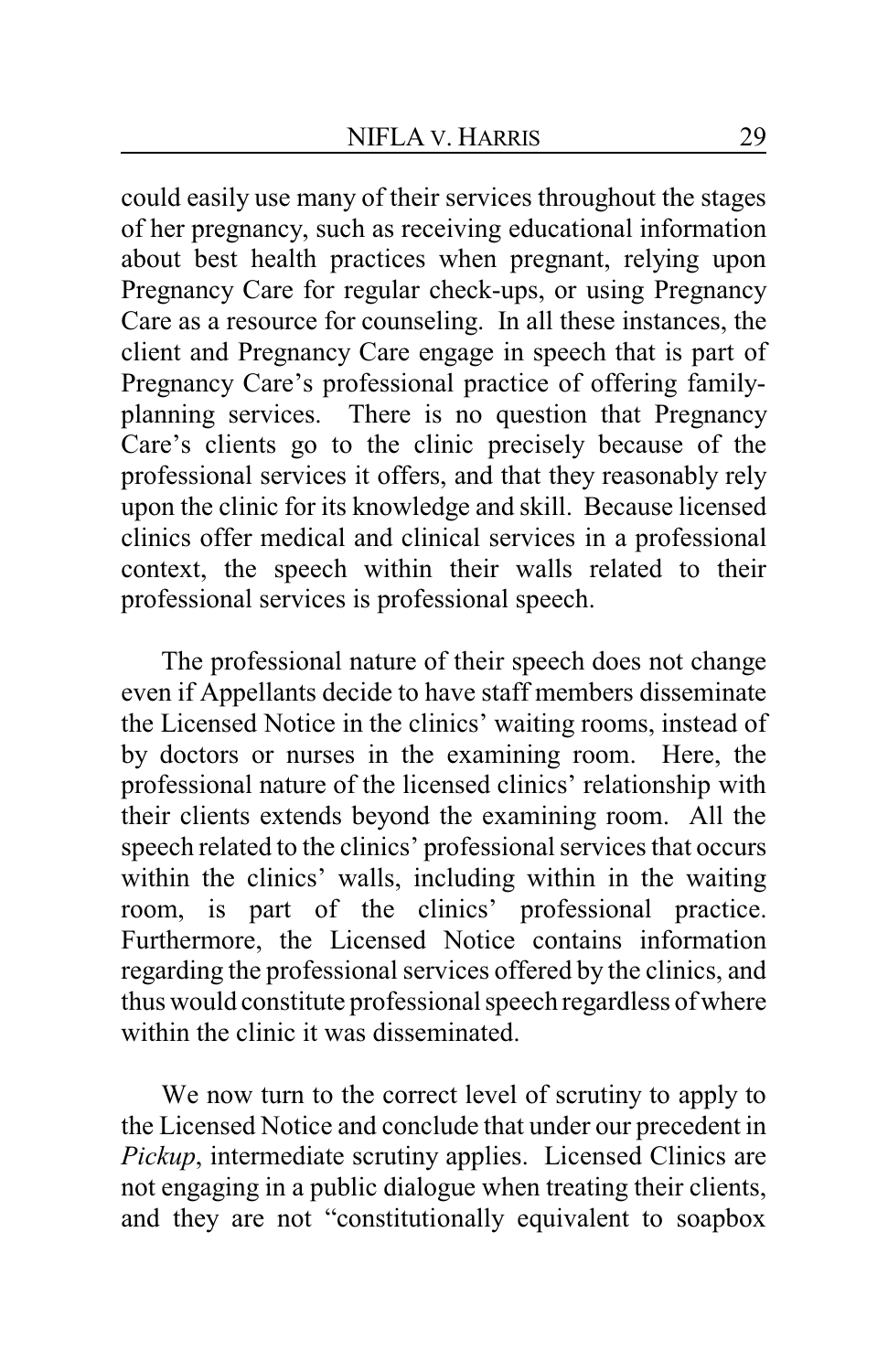orators and pamphleteers." *Pickup*, 740 F.3d at 1227. Thus, it would be inappropriate to apply strict scrutiny. And, unlike in *Pickup*, the Licensed Notice does not regulate therapy, treatment, medication, or any other type of conduct. Instead, the Licensed Notice regulates the clinics' speech in the context of medical treatment, counseling, or advertising. **7**

Because the speech here falls at the midpoint of the *Pickup* continuum, it is not afforded the "greatest" First Amendment protection, nor the least. *Id.* It follows, therefore, that speech in the middle of the *Pickup* continuum should be subject to intermediate scrutiny. *See Stuart*, 774 F.3d at 249 (applying intermediate scrutiny when physicians challenged an abortion-related disclosure law they claimed violated their First Amendment rights); *King*, 767 F.3d at 237 (applying intermediate scrutiny when therapists challenged a law prohibiting therapy that purported to change patients' sexual-orientation, which it had determined was professional "speech" rather than "conduct"). Applying intermediate scrutiny is consistent with the principle that "within the confines of a professional relationship, First Amendment protection of a professional's speech is somewhat diminished," *Pickup*, 740 F.3d at 1228, but that professionals also do not "simply abandon their First Amendment rights when they commence practicing a profession." *Stuart*, 774 F.3d at 247.

Appellants cite *In Re Primus*, 436 U.S. 412 (1978), to argue that strict scrutiny should apply to professional speech when the professional services at issue are offered free of

**<sup>7</sup>** We disagree with the district court's conclusion that the Act regulates conduct. The district court's error, however, was harmless as it appropriately denied the motion for a preliminary injunction.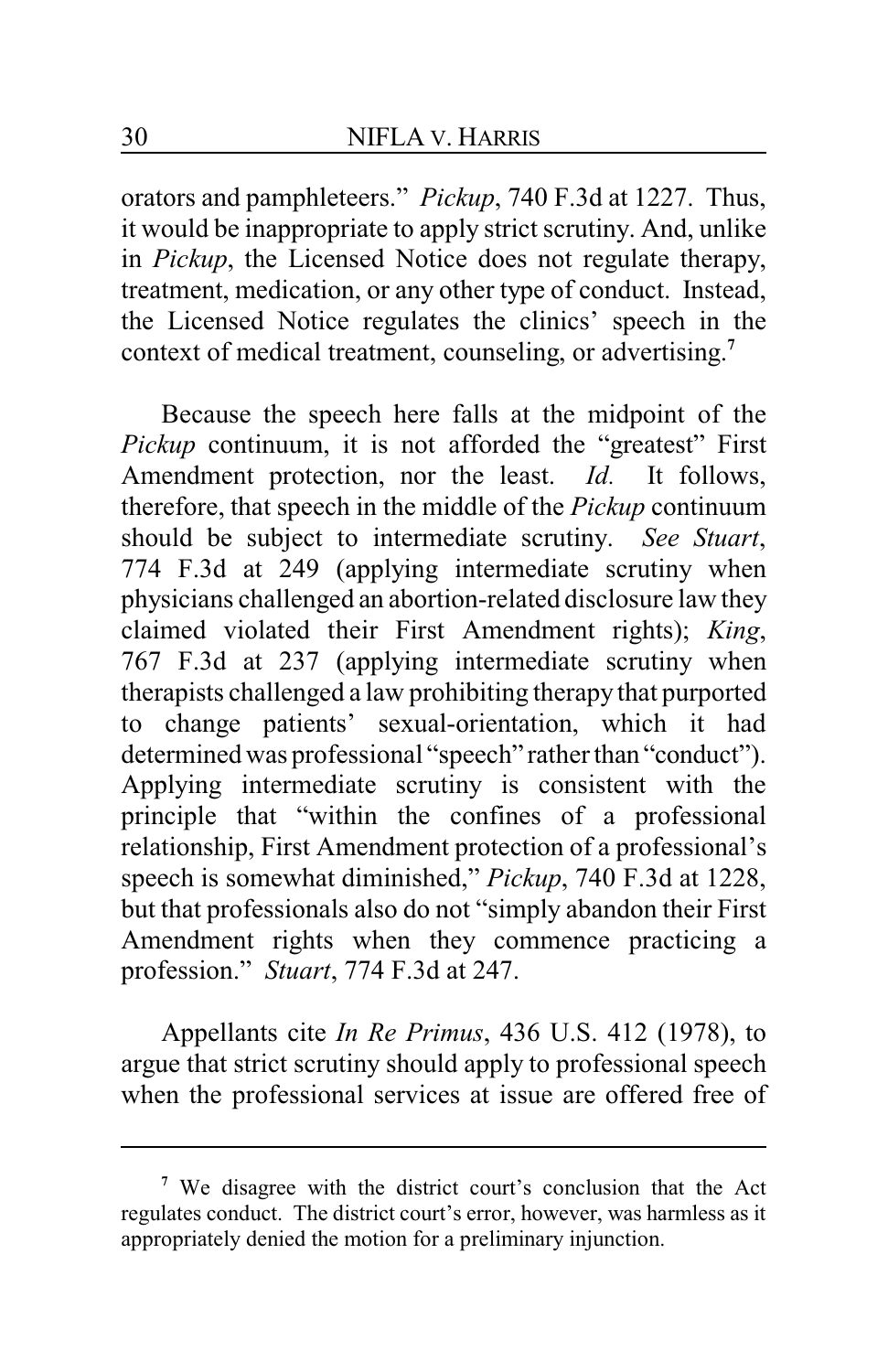charge. We reject this argument.**<sup>8</sup>** In *In re Primus*, the Supreme Court addressed whether a lawyer's First Amendment rights were violated when a state bar punished her for writing a letter to a possible client about free legal services available at the American Civil Liberties Union, an organization with which she was affiliated, but offered her no compensation. 436 U.S. at 414–15. The Supreme Court held that the lawyer's constitutional rights were violated, writing that "[i]n the context of political expression and association . . . a State must regulate with significantly greater precision." *Id.* at 437–38. Here, however, Appellants have positioned themselves in the marketplace as pregnancy clinics. Their non-profit status does not change the fact that they offer medical services in a professional context. Nor does their non-profit status transform them into, for example, an organization that engages in "political expression and association." *Id.*

> 3. The Licensed Notice Survives Intermediate Scrutiny.

In order to survive intermediate scrutiny, "the State must show . . . that the statute directly advances a substantial governmental interest and that the measure is drawn to achieve that interest." *Sorrell*, 564 U.S. at 572. Intermediate scrutiny is "demanding" but requires less than strict scrutiny.

**<sup>8</sup>** We do not think a necessary element of professional speech is for the client to be a paying client. A lawyer who offers her services to a client pro bono, for example, nonetheless engages in professional speech. *But see Moore-King v. Cty. of Chesterfield*, 708 F.3d 560, 569 (4th Cir. 2013) ("[T]he relevant inquiry to determine whether to apply the professional speech doctrine is whether the speaker is providing personalized advice in a private setting to a *paying* client or instead engages in public discussion and commentary." (emphasis added)).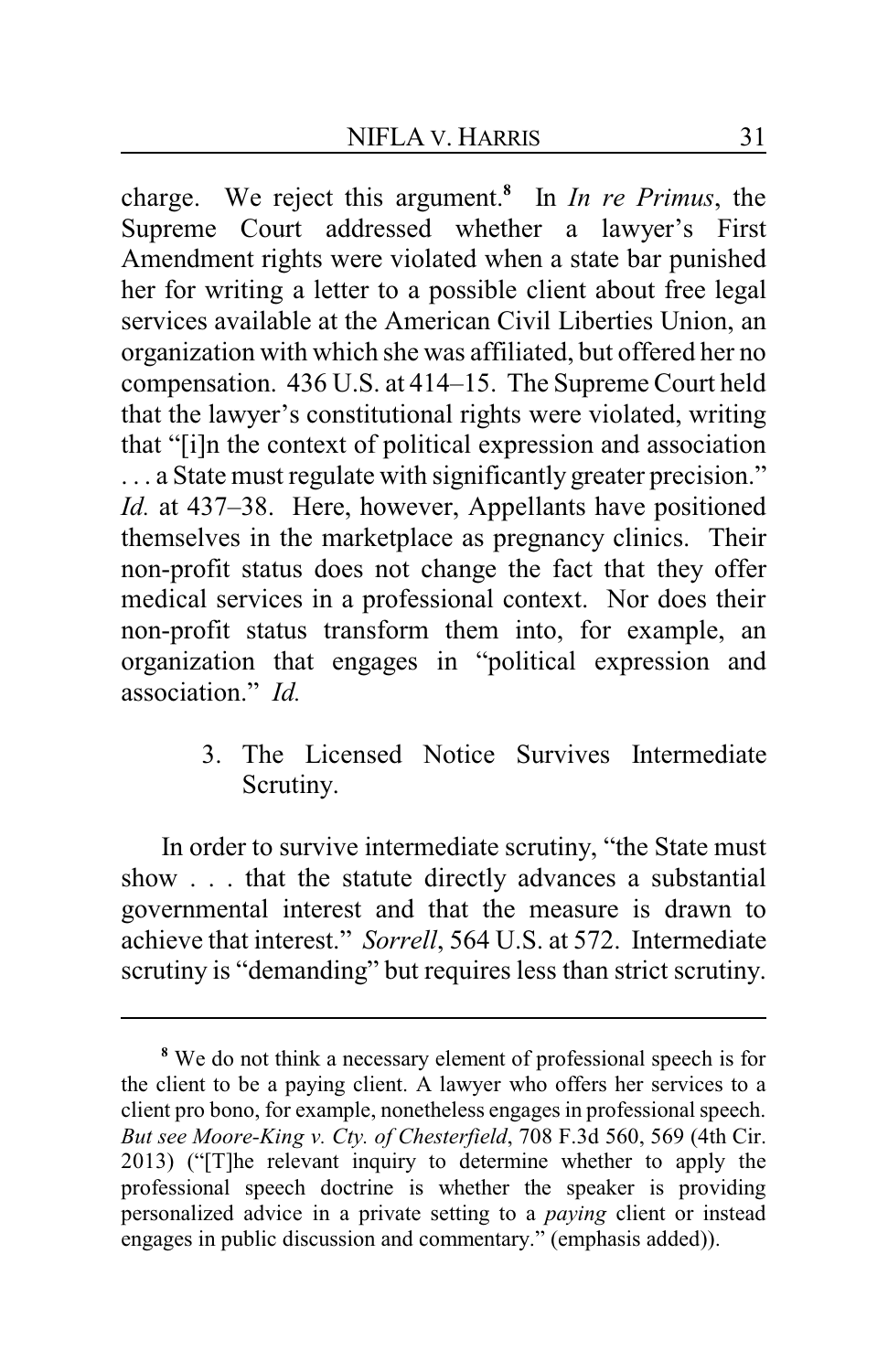*Retail Digital Network, LLC v. Appelsmith*, 810 F.3d 638, 648 (9th Cir. 2016). "What is required is 'a fit that is not necessarily perfect, but reasonable; that represents not necessarily the single best disposition but one whose scope is in proportion to the interest served; that employs not necessarily the least restrictive means but . . . a means narrowly tailored to achieve the desired objective.'" *Id.* at 649 (quoting *Bd. of Trustees of the State Univ. of N.Y. v. Fox*, 492 U.S. 469, 480 (1989)).

We conclude that the Licensed Notice satisfies intermediate scrutiny. California has a substantial interest in the health of its citizens, including ensuring that its citizens have access to and adequate information about constitutionally-protected medical services like abortion. The California Legislature determined that a substantial number of California citizens may not be aware of, or have access to, medical services relevant to pregnancy. *See* Assem. Bill No. 775 § 1(b). This includes findings that in 2012, 2.6 million California women were in need of publicly-funded familyplanning services, and that thousands of pregnant California women remain unaware of the state-funded programs that offer an array of services, such as health education and planning, prenatal care, and abortion. *Id.* As we have long recognized, "[s]tates have a compelling interest in the practice of professions within their boundaries, and . . . as part of their power to protect the public health, safety, and other valid interests they have broad power to establish standards for . . . regulating the practice of professions." *Am. Acad. of Pain Mgmt. v. Joseph*, 353 F.3d 1099, 1109 (9th Cir. 2004) (quoting *Fla. Bar v. Went For It, Inc.*, 515 U.S. 618, 625 (1994)).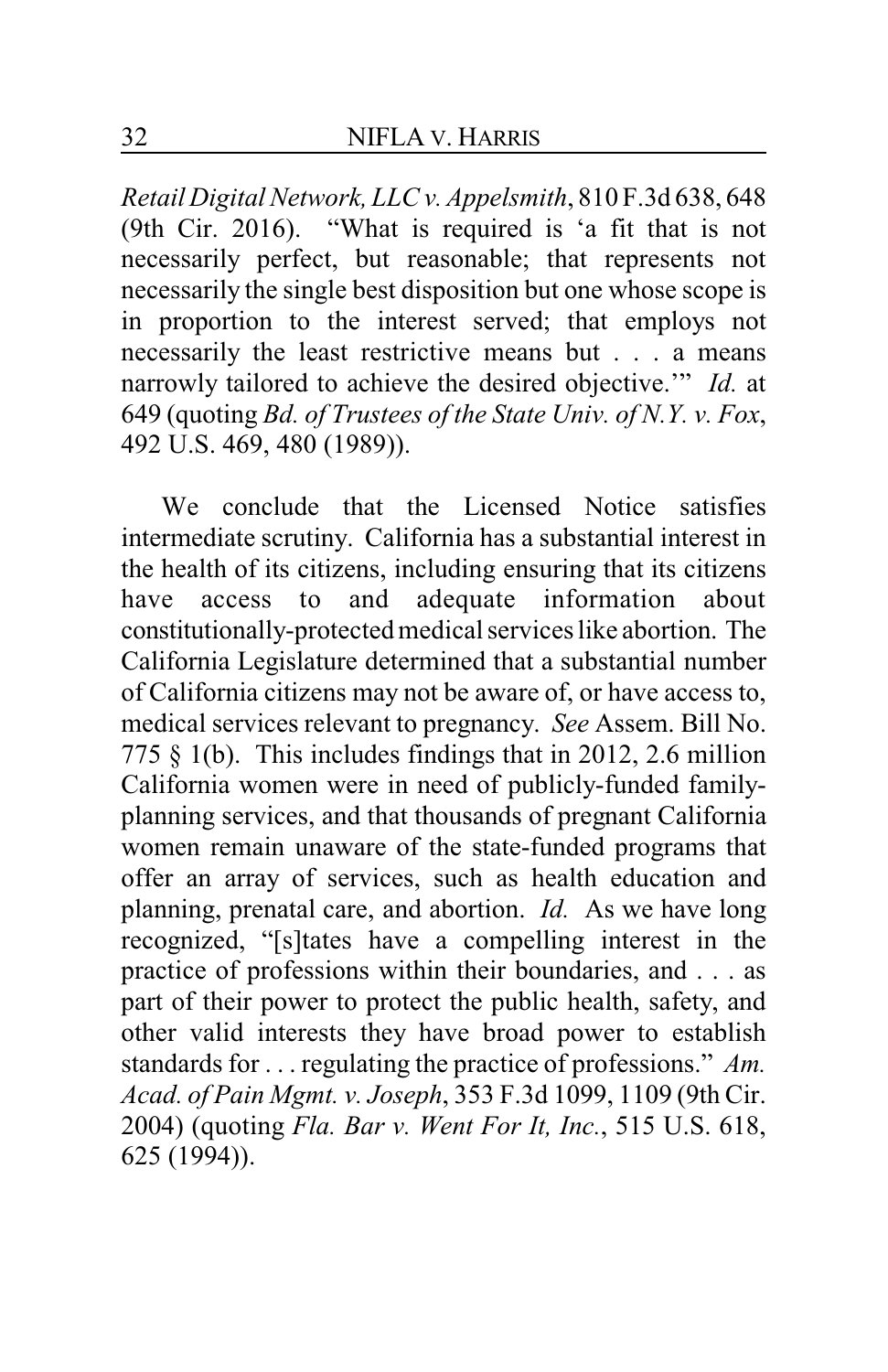We conclude that the Licensed Notice is narrowly drawn to achieve California's substantial interests. The Notice informs the reader only of the existence of publicly-funded family-planning services. It does not contain any more speech than necessary, nor does it encourage, suggest, or imply that women should use those state-funded services. The Licensed Notice is closely drawn to achieve California's interests in safeguarding public health and fully informing Californians of the existence of publicly-funded medical services. And given that many of the choices facing pregnant women are time-sensitive, such as a woman's right to have an abortion before viability, *Casey*, 505 U.S. at 846, we find convincing the AG's argument that because the Licensed Notice is disseminated directly to patients whenever they enter a clinic, it is an effective means of informing women about publicly-funded pregnancy services.

Appellants argue that because California could find other ways to disseminate the information in the Licensed Notice to the public, such as in an advertising campaign, the Act cannot survive heightened scrutiny. The Second and Fourth Circuits used similar reasoning to strike down provisions of abortion-related regulations. *See Evergreen Ass'n, Inc. v. City of N.Y.*, 740 F.3d 233, 250 (2d Cir. 2014) (stating that "the City can communicate this message through an advertising campaign");*Centro Tepeyac v. Montgomery Cty.*, 722 F.3d 184, 191 (4th Cir. 2013) (en banc) (stating that the government had "several options less restrictive than compelled speech" such as "launch[ing] a public awareness campaign" (internal quotation marks and citation omitted)).

But *Evergreen* and*Centro Tepeyac* applied strict scrutiny, which is much more stringent than the intermediate scrutiny we apply today. Unlike when evaluating a law under strict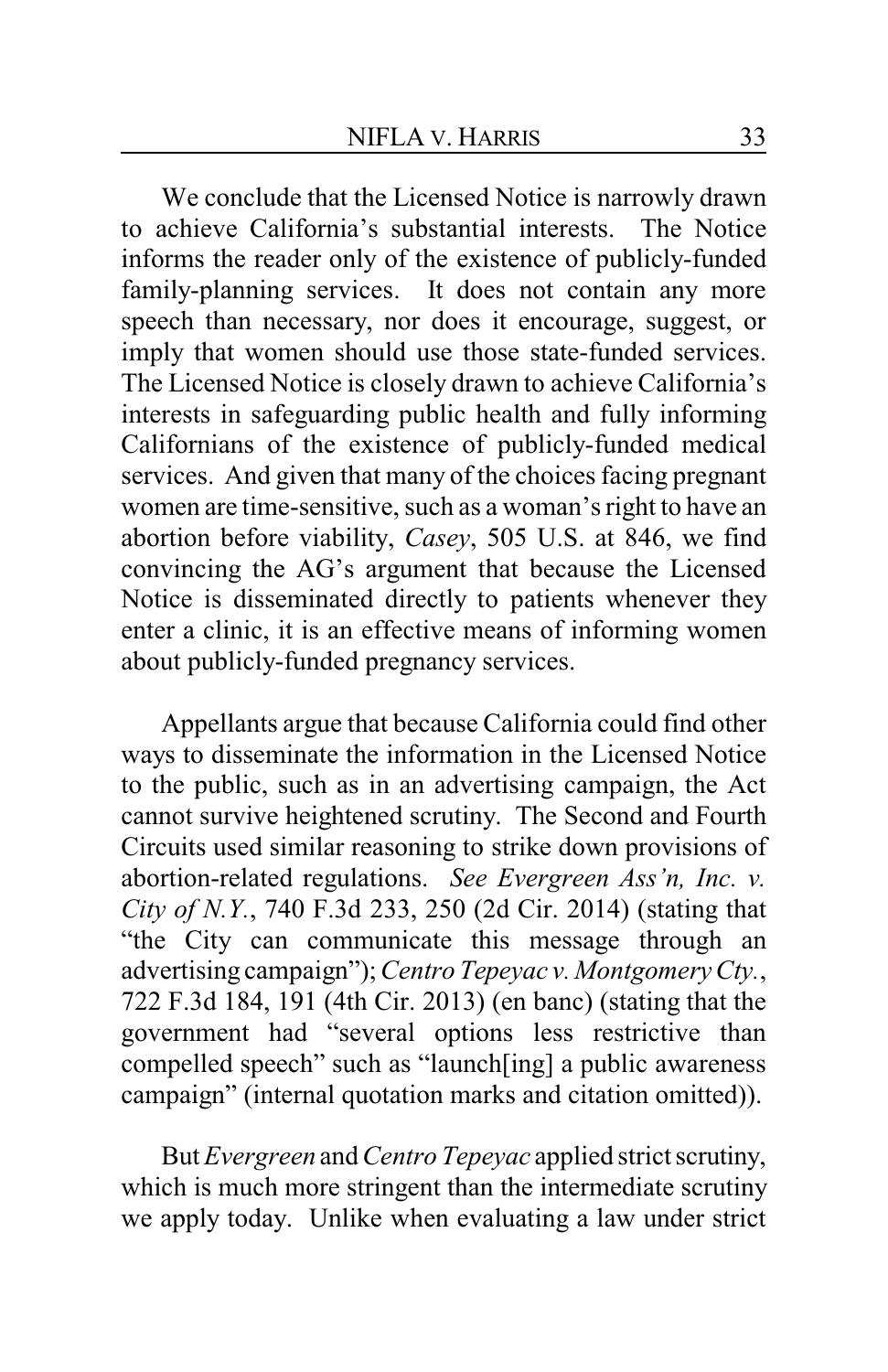scrutiny, under intermediate scrutiny, a law need not be the least restrictive means possible. *See Appelsmith*, 810 F.3d at 649. Thus, even if it were true that the state could disseminate this information through other means, it need not prove that the Act is the least restrictive means possible.**<sup>9</sup>**

Further, unlike the portions of the regulations before the Second and Fourth Circuits, the Licensed Notice does not use the word "encourage," or other language that suggests the California Legislature's preferences regarding prenatal care. *See Evergreen*, 740 F.3d at 250 (striking down the portion of the regulation that required clinics to state that "the New York City Department of Health and Mental Hygiene encourages women who are or who may be pregnant to consult with a licensed provider"); *Centro Tepeyac*, 722 F.3d at 191 (striking the portion of the regulation that mandated clinics to state that "the Montgomery County Health Officer encourages women who are or may be pregnant to consult with a licensed health care provider").

> 4. The Unlicensed Notice Survives Any Level of Review.

We now address the speech regulated by the Unlicensed Notice. While we acknowledge that unlicensed clinics do not offer many of the medical services available at licensed

**<sup>9</sup>** We note that, given the preliminary stage of this case, it is unclear whether California actually could have disseminated this information as effectively in an advertising campaign, as Appellants argue. At oral argument, the AG noted that California has advertised its publicly-funded programs, but many women were still unaware of their existence given the expansion of certain health programs. Oral Argument at 28:44, *A Woman's Friend Pregnancy Resource Clinic v. Harris*, No. 15-17517, http://www.ca9.uscourts.gov/media/view\_video.php?pk\_vid=0000009827.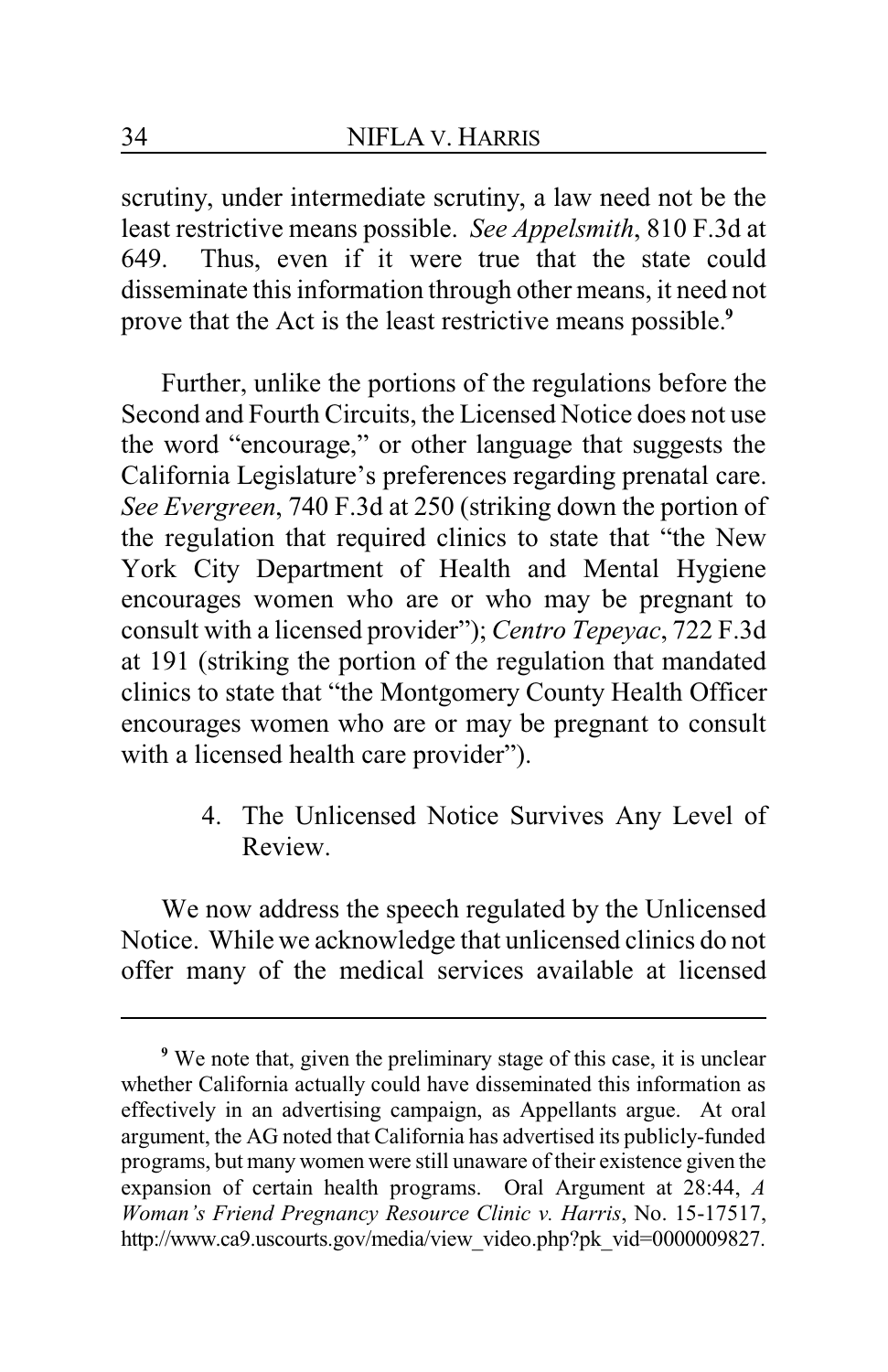clinics, they nonetheless offer some professional services. Fallbrook Pregnancy Center, for example, offers educational programs. They also give medical referrals for ultrasounds and sonographs, which are offered nearby. Indeed, the Act covers unlicensed clinics like Fallbrook precisely because their "primary purpose is [to provide] pregnancy-related services" and those services can include collecting health information, offering prenatal care, or pregnancy tests and diagnosis. Cal. Health & Safety Code § 123471(b).

We need not resolve the question, however, of whether the Unlicensed Notice regulates professional speech because it is clear to us that the Unlicensed Notice will survive even strict scrutiny.

In order to survive strict scrutiny, a regulation must be "narrowly tailored to serve a compelling interest." *Williams-Yulee v. Fla. Bar*, 135 S. Ct. 1656, 1665 (2015).

California has a compelling interest in informing pregnant women when they are using the medical services of a facility that has not satisfied licensing standards set by the state. And given the Legislature's findings regarding the existence of CPCs, which often present misleading information to women about reproductive medical services, California's interest in presenting accurate information about the licensing status of individual clinics is particularly compelling.

We conclude that the Unlicensed Notice is narrowly tailored to this compelling interest. By stating that the clinic in which it is disseminated is not licensed by the State of California, the Unlicensed Notice helps ensure that women, who may be particularly vulnerable when they are searching for and using family-planning clinical services, are fully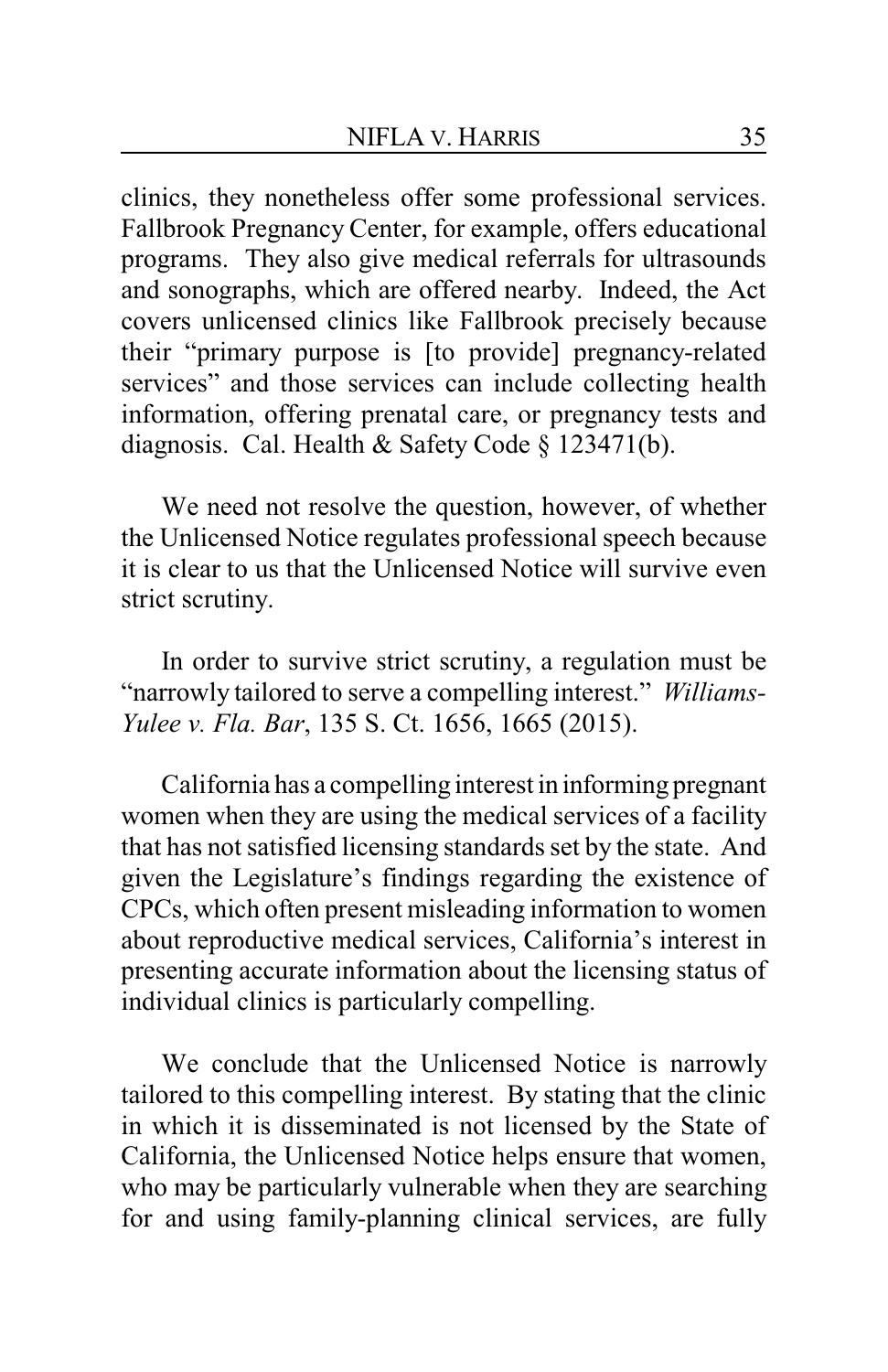informed that the clinic they are trusting with their well-being is not subject to the traditional regulations that oversee those professionals who are licensed by the state. The Unlicensed Notice is also only one sentence long. It merely states that the facility in which it appears is not licensed by California and has no state-licensed medical provider. It says nothing about the quality of service women may receive at these clinics, and in no way implies or suggests California's preferences regarding unlicensed clinics.

The Second and Fourth Circuits held that regulations with provisions similar to the Unlicensed Notice survived strict scrutiny. In *Evergreen*, the Second Circuit concluded that the portion of the regulation that required clinics to state if they "have a licensed medical provider on staff who provides or directly supervises the provision of all of the services" survived strict scrutiny because it was not overly broad, and was "the least restrictive means to ensure that a woman [was] aware of whether or not a *particular* pregnancy services center ha[d] a licensed medical provider." 740 F.3d at 246–47 (emphasis in original). Similarly, in *Centro Tepeyac*, the Fourth Circuit held that the portion of the regulation that stated "the Center does not have a licensed medical professional on staff," survived strict scrutiny because it "merely notifie[d] patients that a licensed medical professional [was] not on staff, d[id] not require any other specific message, and in neutral language state[d] the truth." 722 F.3d at 190 (internal quotation marks and citation omitted). The surviving portions of the regulations in *Evergreen* and *Centro Tepeyac* merely state whether or not the clinics had licensed providers, which is exactly what the Unlicensed Notice does.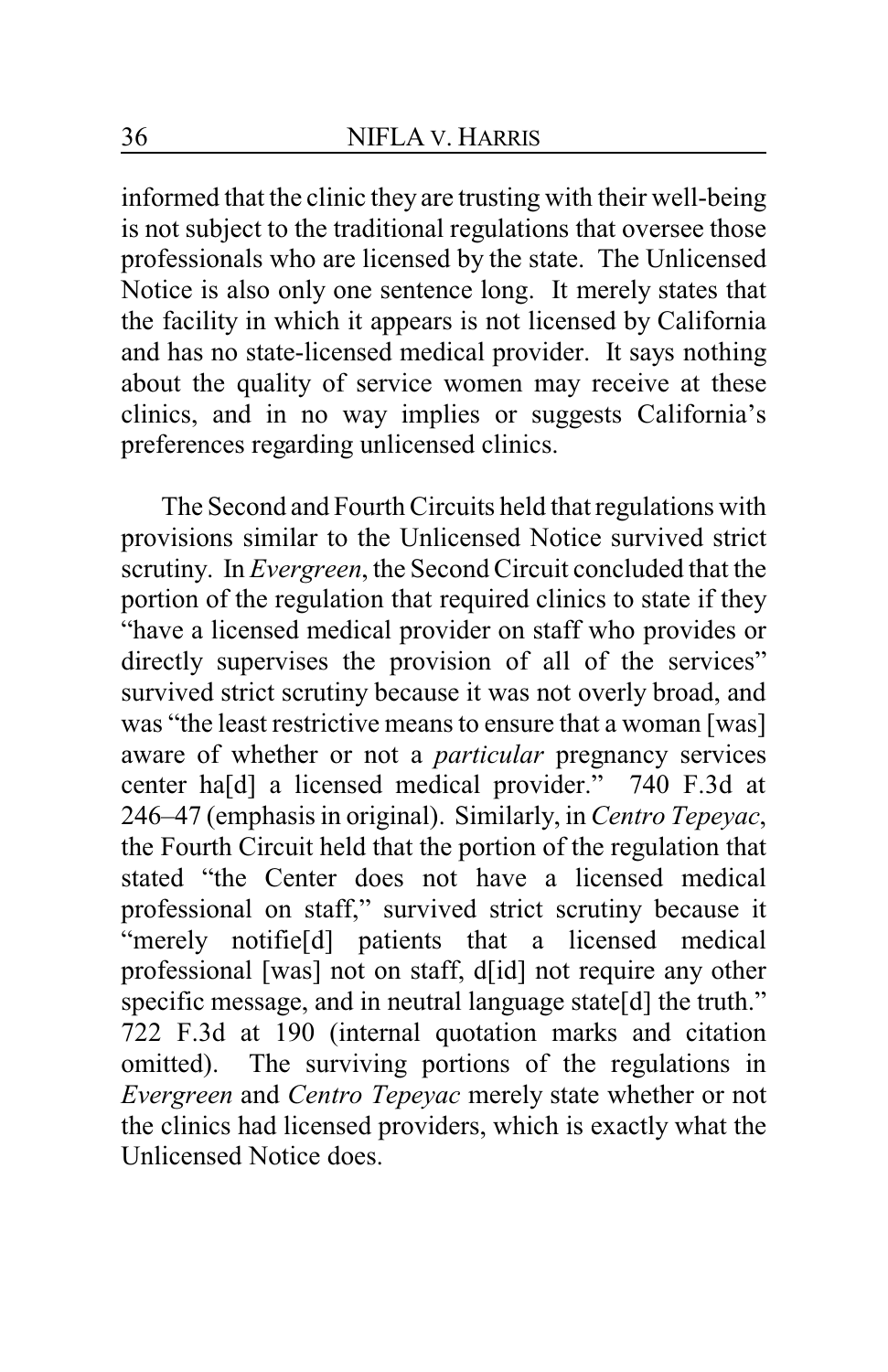We therefore hold that the district court did not abuse its discretion in finding that Appellants cannot demonstrate a likelihood of success on their free speech claim. The Licensed Notice regulates professional speech, subject to intermediate scrutiny, which it survives. The Unlicensed Notice survives any level of review.**<sup>10</sup>**

B. Appellants Cannot Demonstrate a Likelihood of Success on their First Amendment Free Exercise Claim.

Courts have long recognized that "the right of free exercise does not relieve an individual of the obligation to comply with a 'valid and neutral law of general applicability on the ground that the law proscribes (or prescribes) conduct that his religion prescribes (or proscribes).'" *Empl't Div., Dep't. of Human Res. of Or. v. Smith*, 494 U.S. 872, 879 (1990) (quoting *United States v. Lee*, 455 U.S. 252, 263 n.3 (1982) (Stevens, J., concurring in judgment)). A neutral and generally applicable law is subject to only rational basis review. *Stormans, Inc. v. Wiesman*, 794 F.3d 1064, 1075–76 (9th Cir. 2015).

The Act is facially neutral. "A law lacks facial neutrality if it refers to a religious practice without a secular meaning discernable from the language or context." *Id.* at 1076 (citation omitted). The Act references no religious practice and is thus facially neutral.

**<sup>10</sup>** To be clear, we do not conclude that strict scrutiny is the correct level of scrutiny to apply to the Unlicensed Notice. We only conclude that it can survive strict scrutiny.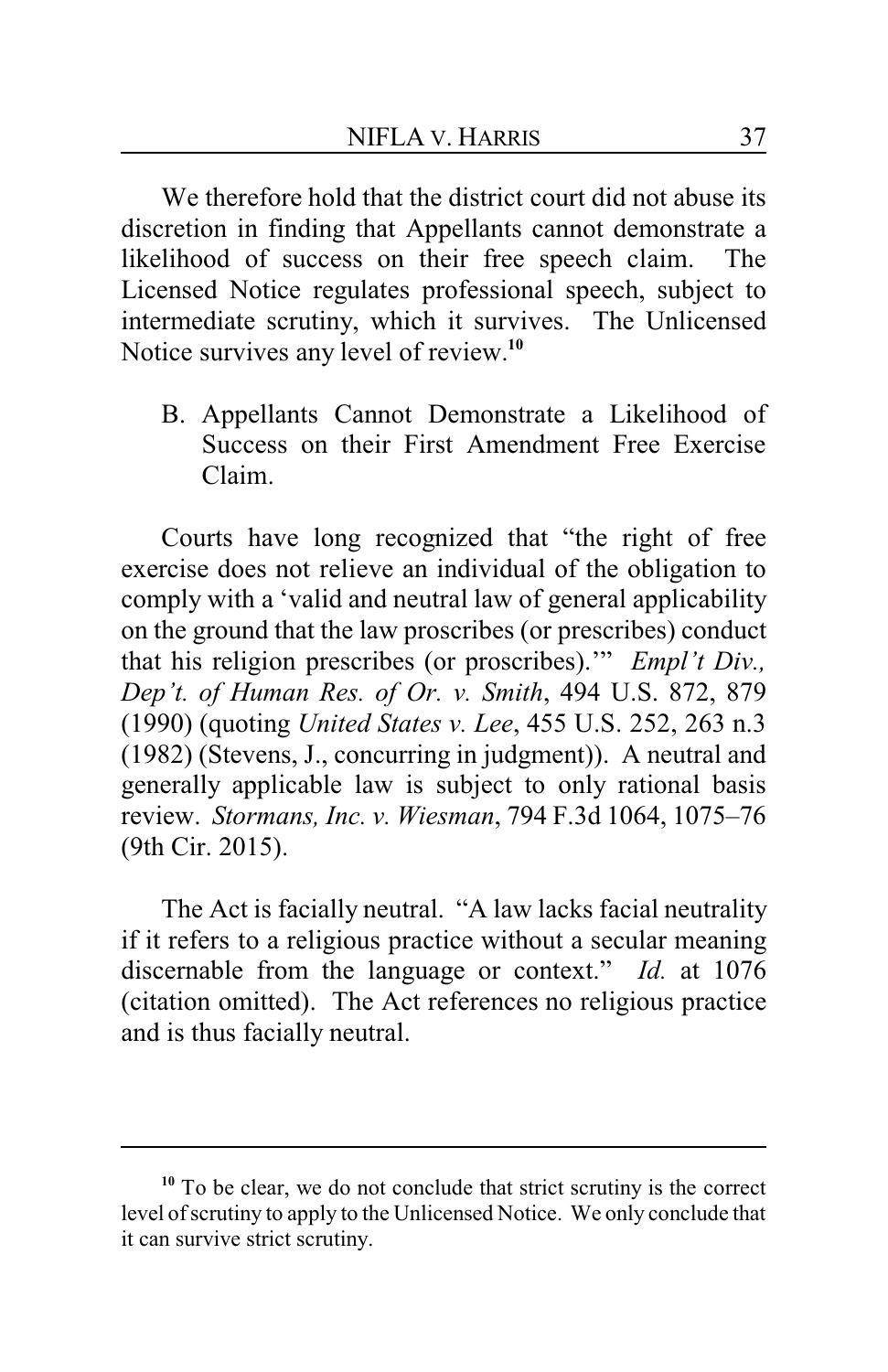The Act is also operationally neutral. It "prescribe[s] and proscribe[s] the same conduct for all, regardless of motivation." *Id.* at 1077. The Act applies to all covered facilities, and is indifferent to the basis for any objection. Thus, contrary to Appellants' assertion, this case is distinguishable from *Church of Lukumi Babalu Aye, Inc. v. City of Hialeah*. There, the Supreme Court found non-neutral a law that banned animal sacrifices for only a particular religion while sacrifices "that [were] no more necessary or humane in almost all other circumstances [went] unpunished." 508 U.S. 520, 536 (1993). But, unlike in *Lukumi*, the Act applies to all licensed and unlicensed facilities, regardless of any objection, religious or otherwise. The fact that Appellants' objections are grounded in their religious beliefs does not affect the Act's neutrality. *See Stormans*, 794 F.3d at 1077 ("The Free Exercise Clause is not violated even if a particular group, motivated by religion, may be more likely to engage in the proscribed conduct.").

The Act is generally applicable. "[I]f a law pursues the government's interest only against conduct motivated by religious belief but fails to include in its prohibitions substantial, comparable secular conduct that would similarly threaten the government's interest, then the law is not generally applicable." *Id.* at 1079 (internal quotation marks and citation omitted). A law is not generally applicable if it "in a selective manner impose[s] burdens only on conduct motivated by religious belief[.]" *Lukumi*, 508 U.S. at 543.

The Act has two exemptions, and neither renders the Act not generally applicable. As noted, the Act's first exemption exists to avoid federal preemption, and its second exemption is for clinics that already provide all of the publicly-funded services outlined in the Act. *See supra* section II.A.1.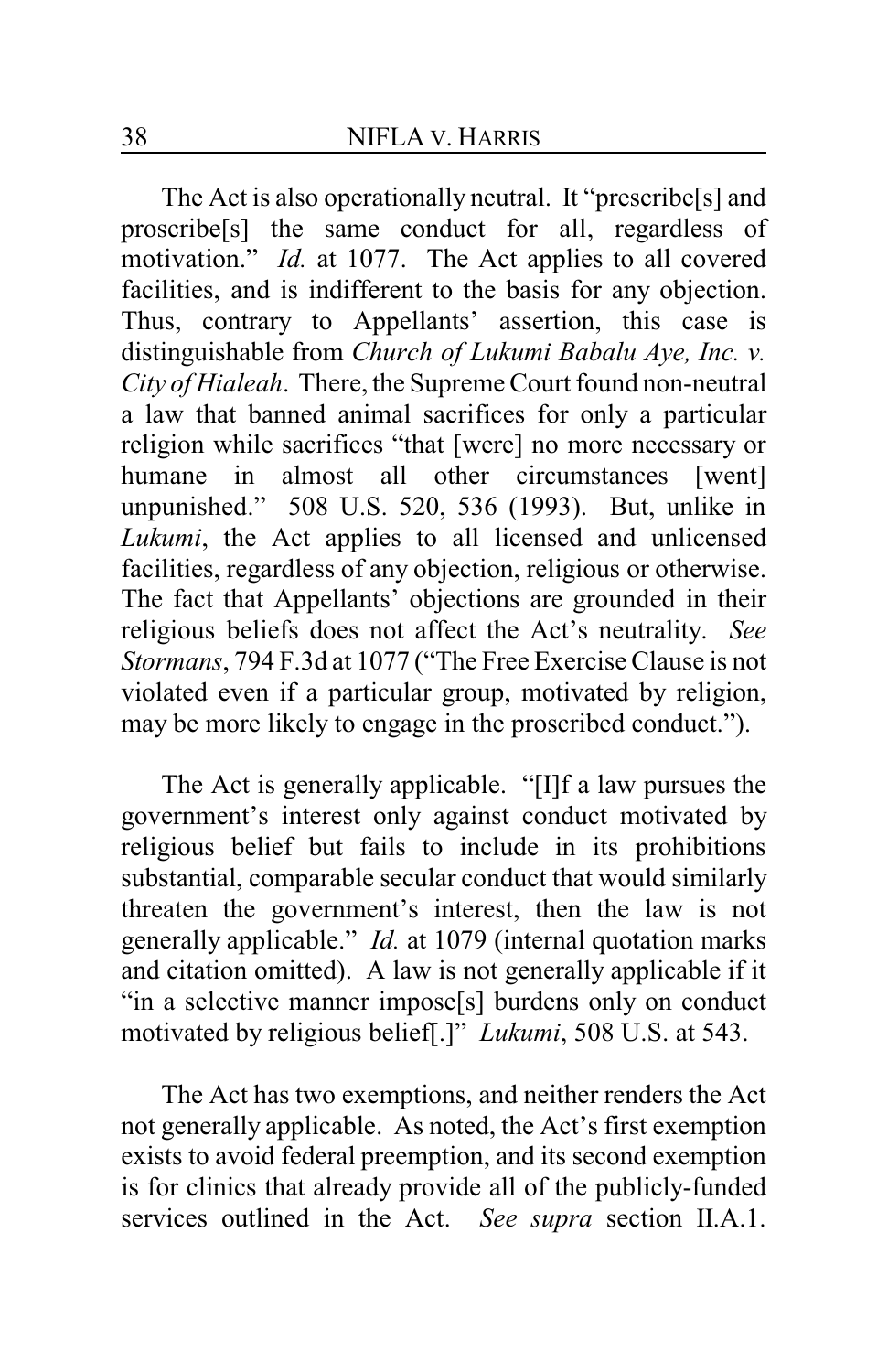Because the Act's exemptions are "tied directly to limited, particularized, business-related, objective criteria," the Act is generally applicable. *Stormans*, 794 F.3d at 1082.

And finally, this action is not a "hybrid-rights" case in which a free exercise plaintiff has made out a "colorable claim that a companion right has been violated." *San Jose Christian Coll. v. City of Morgan Hill*, 360 F.3d 1024, 1032 (9th Cir. 2004). Appellants have not shown a likelihood of success on the merits of their free speech claim. Thus, there is no "colorable claim" for "a companion right." *Id.*

We conclude that the Act is a neutral law of general applicability, subject to only rational basis review. *See Stormans*, 794 F.3d at 1075–76. Because the Licensed Notice survives intermediate scrutiny, and the Unlicensed Notice survives any level of review, the Act necessarily also survives rational basis review.**<sup>11</sup>**

#### **CONCLUSION**

Appellants have failed to demonstrate that the first, most important, *Winter* factor favors granting their motion for a preliminary injunction. *Garcia*, 786 F.3d at 740. We reject Appellants' arguments that they are entitled to a preliminary

<sup>&</sup>lt;sup>11</sup> We also find that Appellants have not raised "serious questions" going to the merits of their claims; thus, the alternate test set forth in *Alliance for the Wild Rockies* does not apply. The district court's conclusion that there were serious questions going to the merits was harmless error because the district court appropriately denied the motion for a preliminary injunction. Because Appellants cannot show a likelihood of success on the merits or "serious questions" going to the merits of their First Amendment claims, we need not discuss the remaining *Winter* factors.